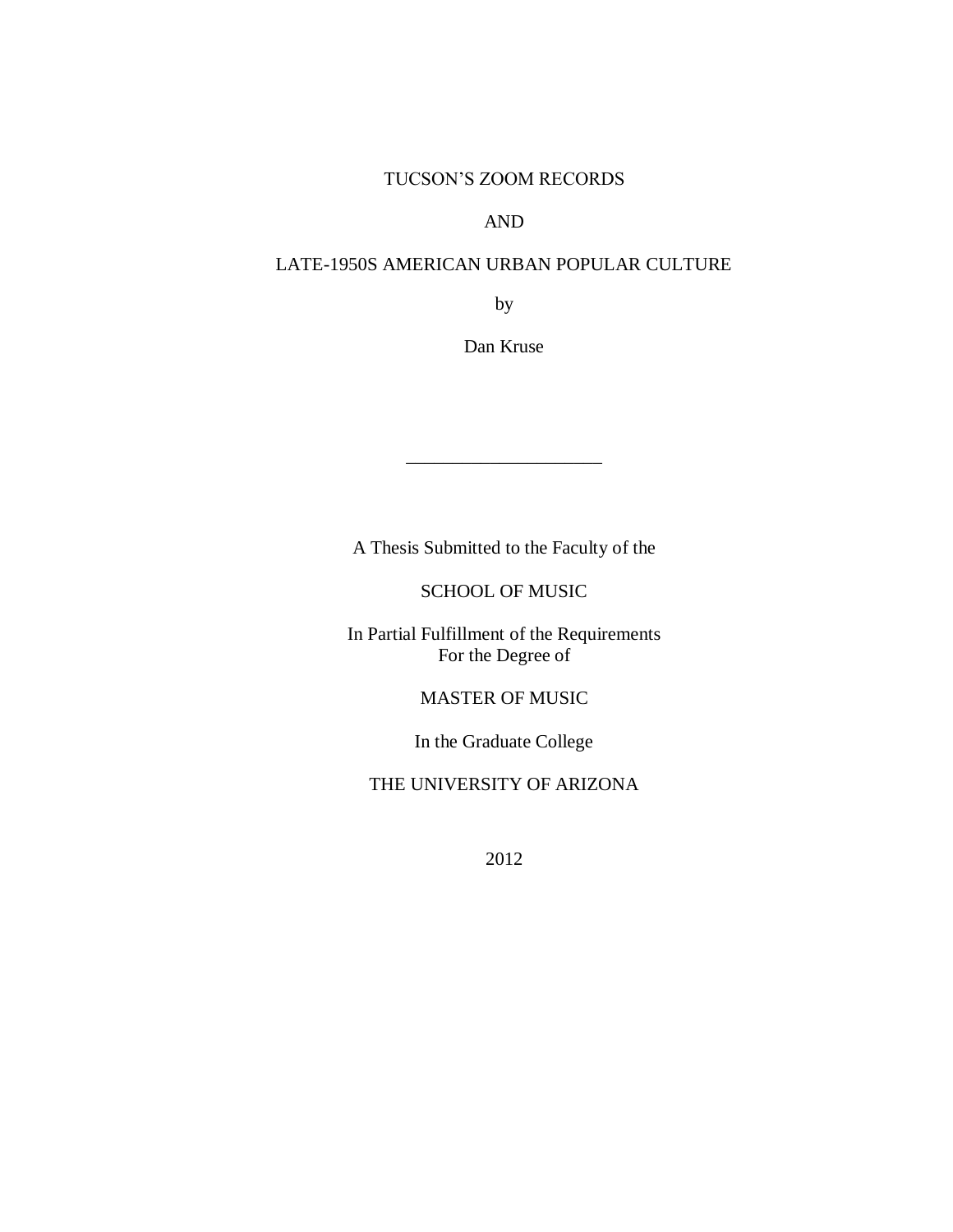## STATEMENT BY AUTHOR

This thesis has been submitted in partial fulfillment of requirements for an advanced degree at the University of Arizona and is deposited in the University Library to be made available to borrowers under rules of the Library.

Brief quotations from this thesis are allowable without special permission, provided that accurate acknowledgment of source is made. Requests for permission for extended quotation from or reproduction of this manuscript in whole or in part may be granted by the head of the major department or the Dean of the Graduate College when in his or her judgment the proposed use of the material is in the interests of scholarship. In all other instances, however, permission must be obtained from the author.

SIGNED: Dan Kruse

## APPROVAL BY THESIS DIRECTOR

This thesis has been approved on the date shown below:

Date: October 29, 2012

Dr. Janet Sturman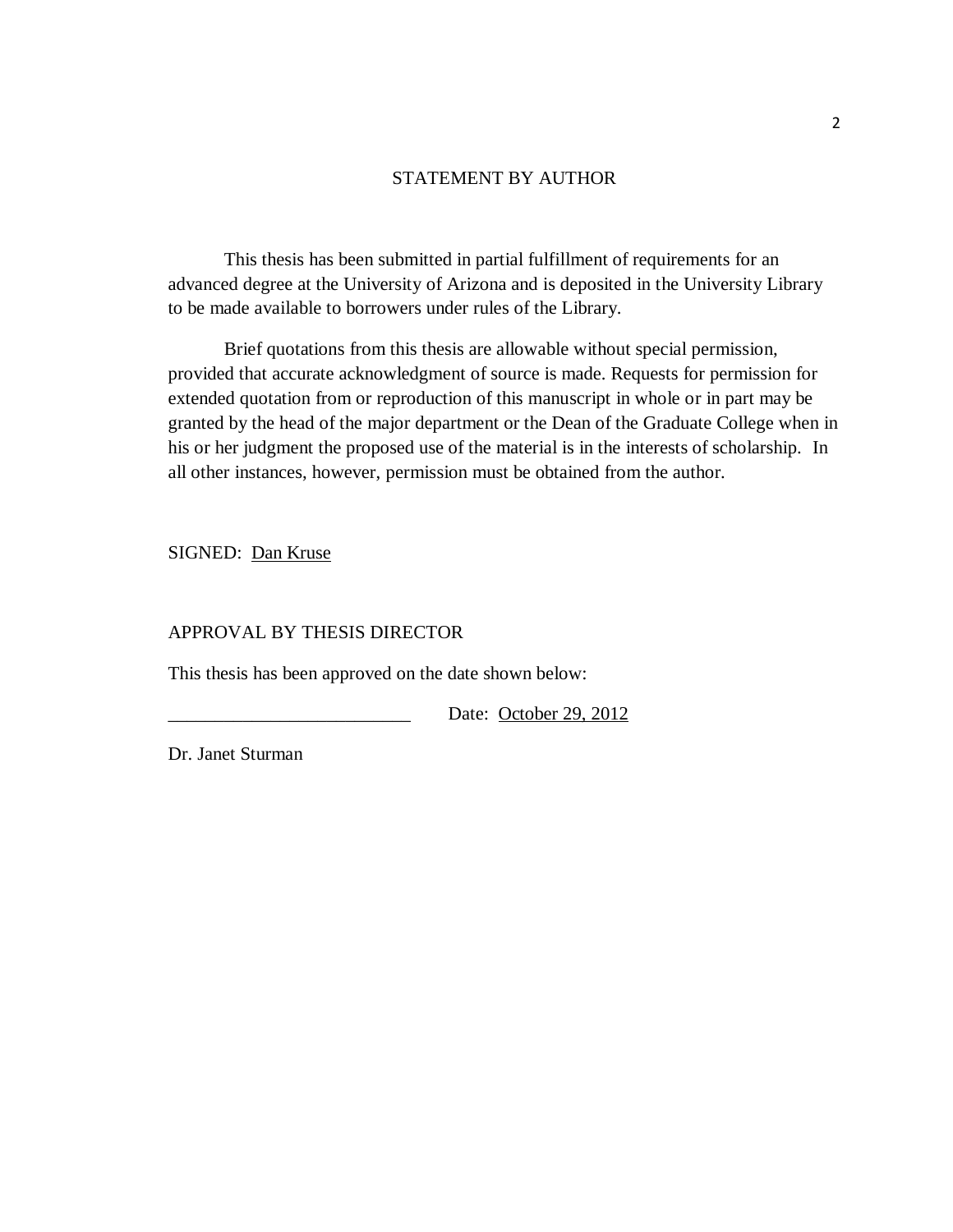# TABLE OF CONTENTS

| SOCIAL RELATIONS, COLLECTIVE MEMORY, AURALITY 10                |
|-----------------------------------------------------------------|
|                                                                 |
| 1950S INDEPENDENT LABELS, AMERICAN CITIES, INDUSTRY SUPPORT  18 |
| THE ZOOM RECORDS STORY: JANUARY - AUGUST, 195921                |
|                                                                 |
|                                                                 |
|                                                                 |
|                                                                 |
| APPENDIX A: ZOOM 45-RPM RECORDING TITLES, ARTISTS, TIMINGS,     |
| RECORDING DATES, COMPOSERS AND RECORD NUMBERS 33                |
|                                                                 |
|                                                                 |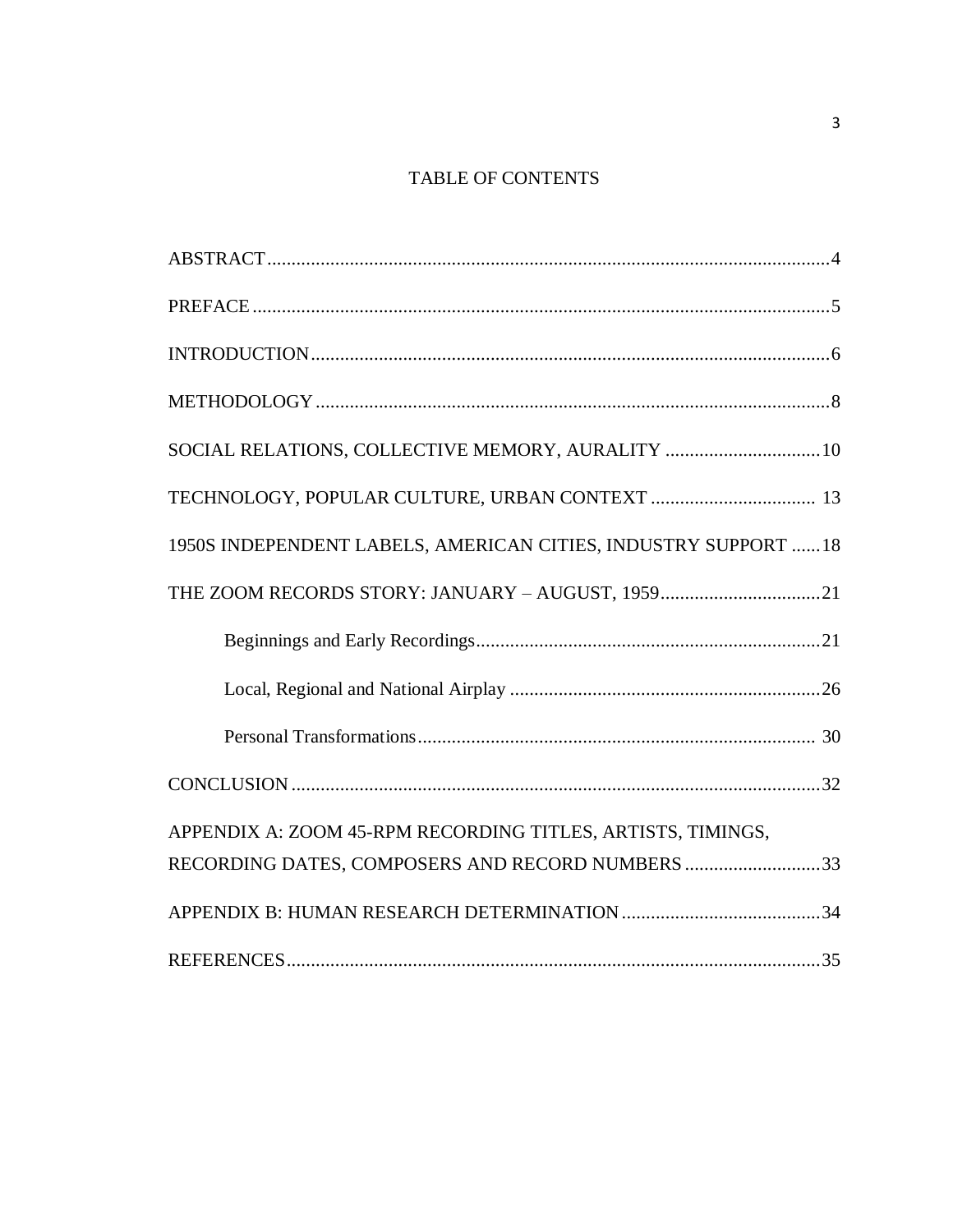#### ABSTRACT

The two components of this thesis (this research document, and a 33-minute documentary film) provide both a scholarly examination of the topic, and a more subjective telling of the Zoom Records story.

The marketing and distribution of pre-recorded music for sale and public consumption is a cultural development as profound as any in the twentieth-century musical world. It is especially relevant to late-1950s American rock and roll, in terms of the music's capture in the rapidly-evolving environment of the recording studio, its release into the marketplace via independent record labels, and its enthusiastic embrace by the burgeoning youth culture of the era. Within this multi-dimensional context, Zoom Records, a tiny, independent record label, was born in Tucson, Arizona. A unique convergence of technological, artistic, and commercial developments and historical events gives special import to the Zoom Records story, as a lesson in entrepreneurship, artistic expression and personal transformation.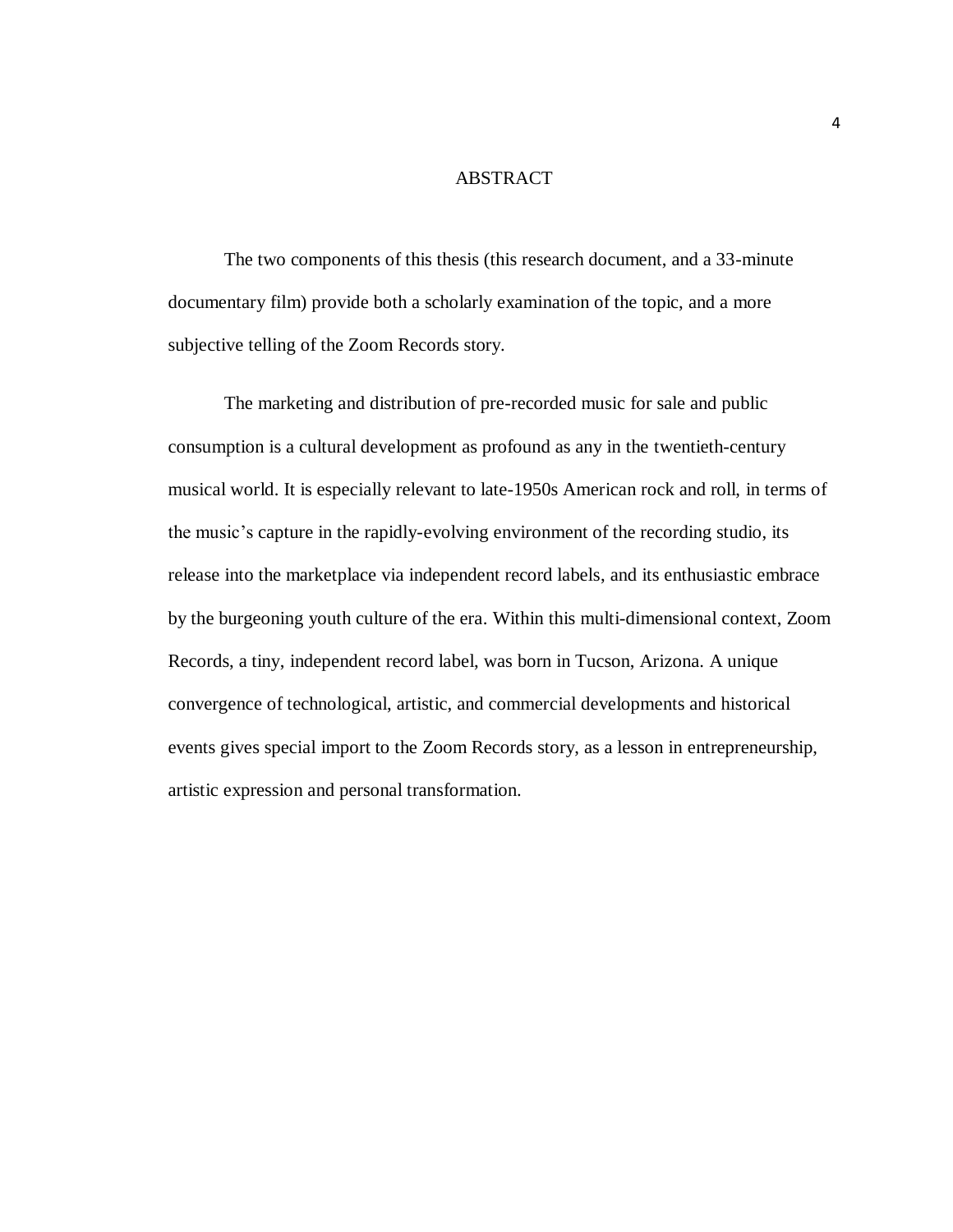#### PREFACE

This paper is submitted in conjunction with the production of a 33-minute film, "ZOOM!," which constitutes the primary master's thesis submission. As such, the two components of the thesis represent a fusion of traditional musicological inquiry: The written thesis document provides musicological, cultural, technological and historical context, while the documentary film shines a focused light on the fascinating story of the conception, birth and fleeting life of the Zoom Records label. Additionally, the documentary film offers added dimensions – the opportunity to examine the power of music to inspire personal initiative and transformation, and the significant role of the spoken word in bringing to life memories of the youthful adventures of the label's founders and others connected with the events described in the film. The author is grateful for the opportunity to submit his thesis in this hybrid form.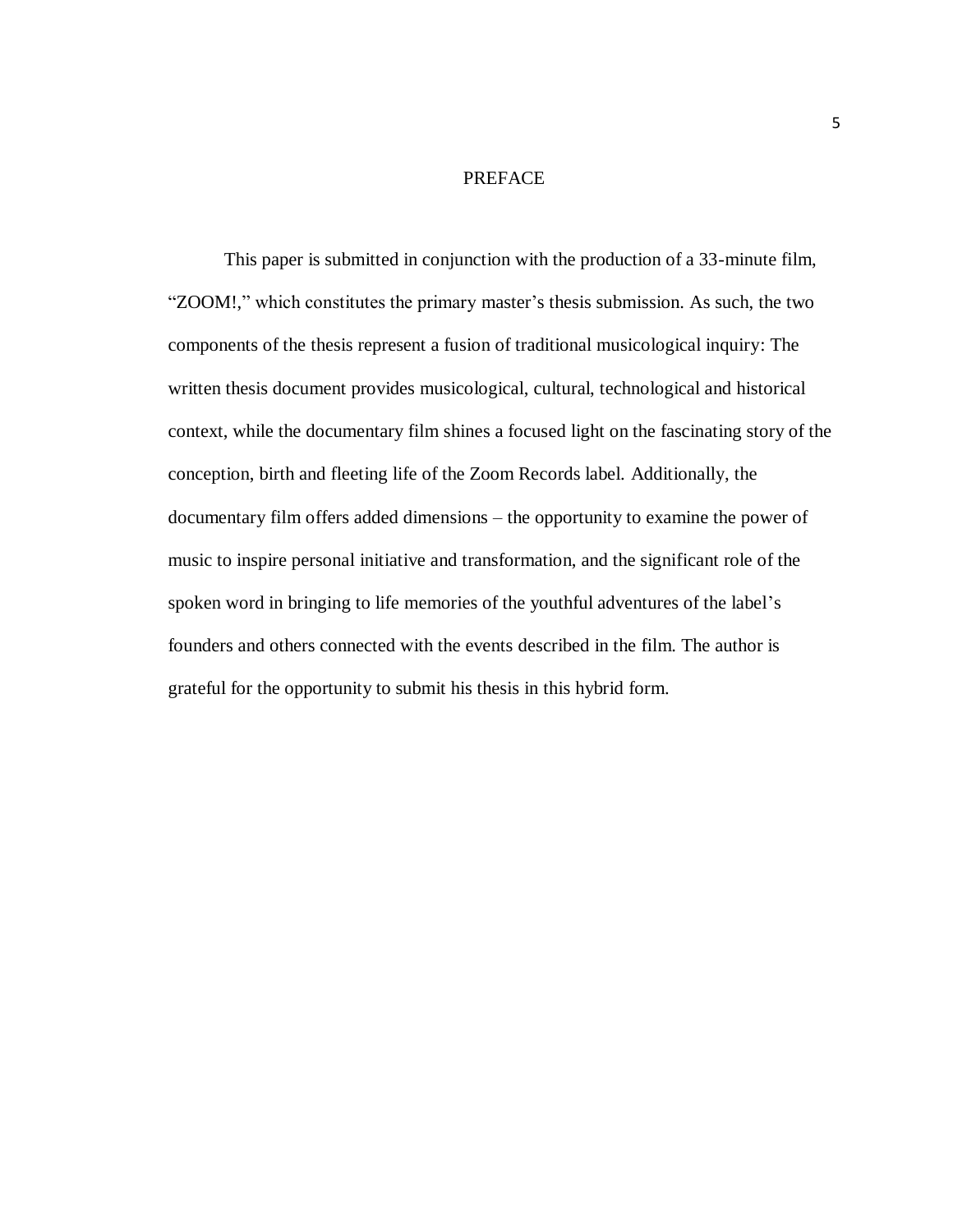#### INTRODUCTION

*"...that's what these are, these are all slices of life, these are all little audio pictures of the moment that live on and on and on, long after that actual session takes place."*

> Music historian/record collector John Dixon. on popular music recordings (Dixon, personal interview, 2011)

The 1950s were a time of significant achievement, upheaval and change in American popular culture. In particular, the ascent of popularized, recorded rock 'n' roll music – as early as 1952, but accelerating with the rise of nationally-popularized recording stars such as Elvis Presley and others beginning in the mid-1950s – is now widely cited as among the leading indicators of a revolution in music and popular culture, and as a significant comment on our nation's post-WWII urban affluence, "automobile culture," and the rapidly-evolving "youth culture" in cities and towns across America.

Much of the popular music of this era was sought out, discovered, recorded and marketed by independent record labels. University of Arizona Music historian Brian Moon states that between 1948 and 1954:

There were a thousand independent record labels that were formed...(and) the regional effect of these labels, because often they were only important within cities, within counties, within smaller areas…also tells us that the rock 'n' roll era lasted into the beginning of the '60's and reached every little…corner of America. (Moon, personal interview, 2011)

Tucson, Arizona was one such "corner of America" to be touched by the rise in independent rock 'n' roll record labels. In February 1959, a small, independent record label came into being and can be examined from the perspective of over half a century as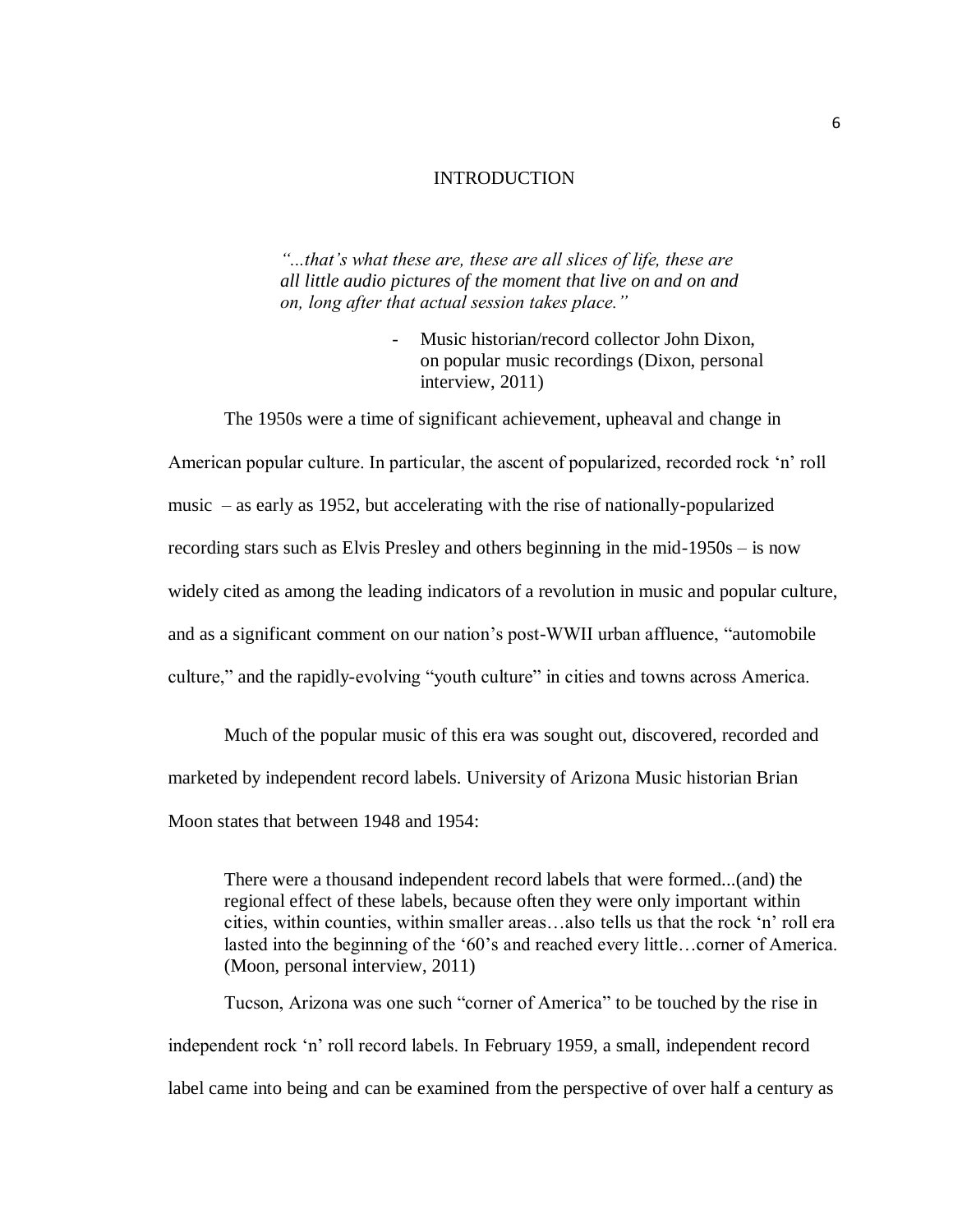an example of the phenomenon of America's urban popularized recorded music. Zoom Records' birth, rise, and brief life in the popular culture of Tucson is notable for its concurrence with the appearance of hundreds or thousands of other such independent labels nationwide, and its coincidental and fortuitous intersection with the wider crosscurrents of popular music recording, record manufacturing and distribution, and radio broadcasting of several larger American metropolitan areas.

This paper examines Tucson's Zoom Records as an exemplar of urban popular music culture in the late 1950s, and within multiple intersecting contexts: independent record labels, urban radio markets (Tucson in particular), era-specific recording practices and technologies, the high school rock 'n' roll scene, and American youth culture. It contends that Zoom Records' birth in February of 1959, along with its presence in the Tucson popular music scene, was the outcome of a confluence of factors that, while unique in its particulars, was broadly representative of how hundreds or thousands of small, independent labels were given life in that era, in cities and towns across America.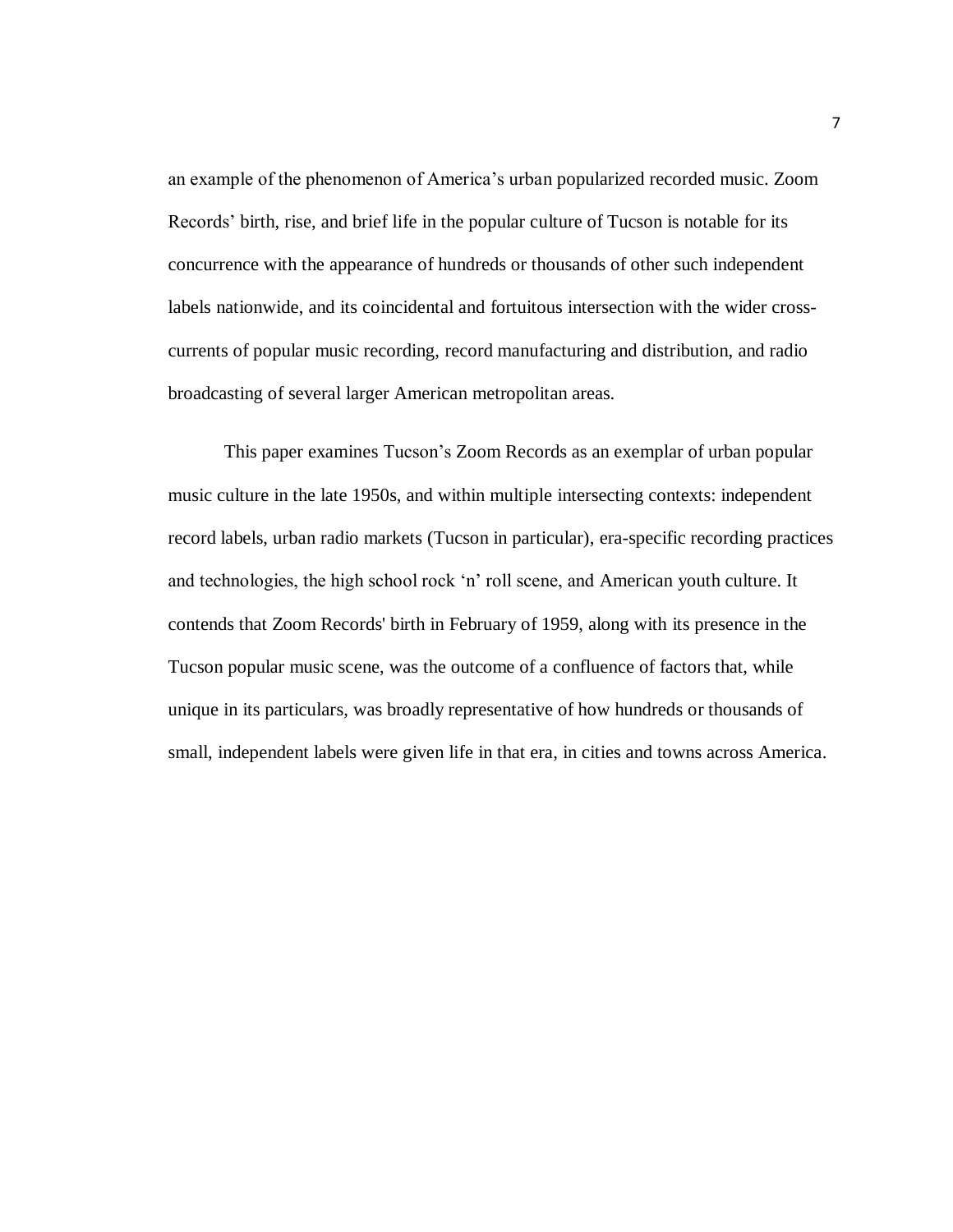#### METHODOLOGY

My work on this subject grows out of a relationship, since December 2009, with Tucson residents Burt Schneider and Ray Lindstrom (referred to here as Burt and Ray), who founded Zoom Records in February of 1959, during their senior year at Catalina High School. Since early in 2011, I have worked with Burt and Ray on the development of a 30-minute documentary film about the label's birth and brief life (from February to August, 1959), its role in Tucson and Southern Arizona's cultural life and history, and its transformative effects on their respective lives and careers.

In the course of the documentary film's production, I have conducted extensive interviews with Burt and Ray, with several of the musicians who recorded on the Zoom label, with the recording studio engineer who captured and mastered their nine 45-rpm sides, with a variety of Arizona music historians and record collectors in Tucson and Phoenix, and others. The filmed documentation of the Zoom Records story has unfolded through the transcription, editing and analysis of these personal memories and reflections on the era and place in which the label was born. I've also been fortunate to be present for, and capture on videotape, emotionally compelling reunions between Burt and Ray and some of those involved in their recording enterprise over a half century ago.

This essay (as well as the documentary film which it accompanies) reflects on the musical, social, historical and technical significance of the Zoom Records label and its appearance in a particular place and time. It is informed by theoretical and musicological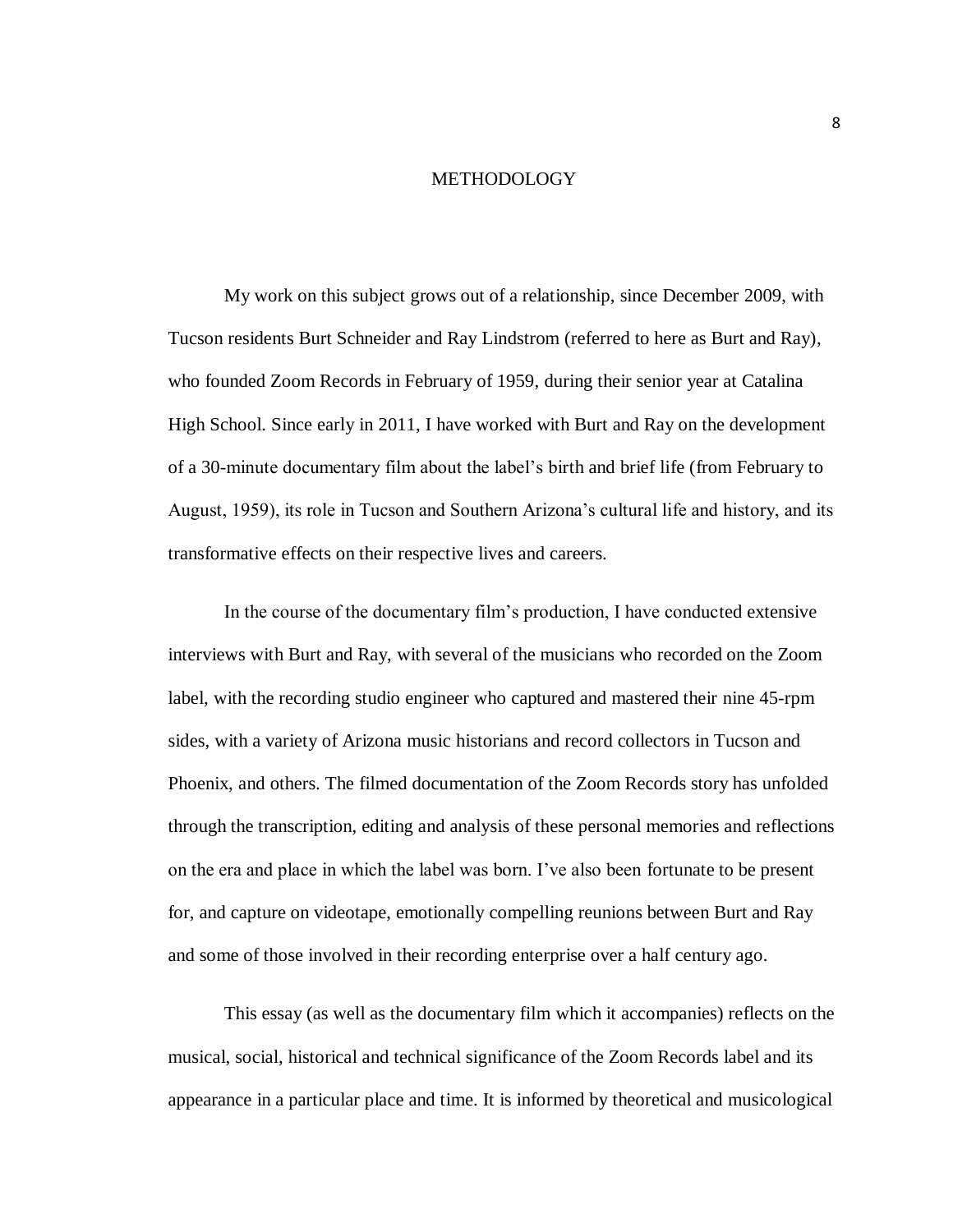writings that reflect on the deeper social meanings of the experience and its present-day relevance in the lives of those it touched.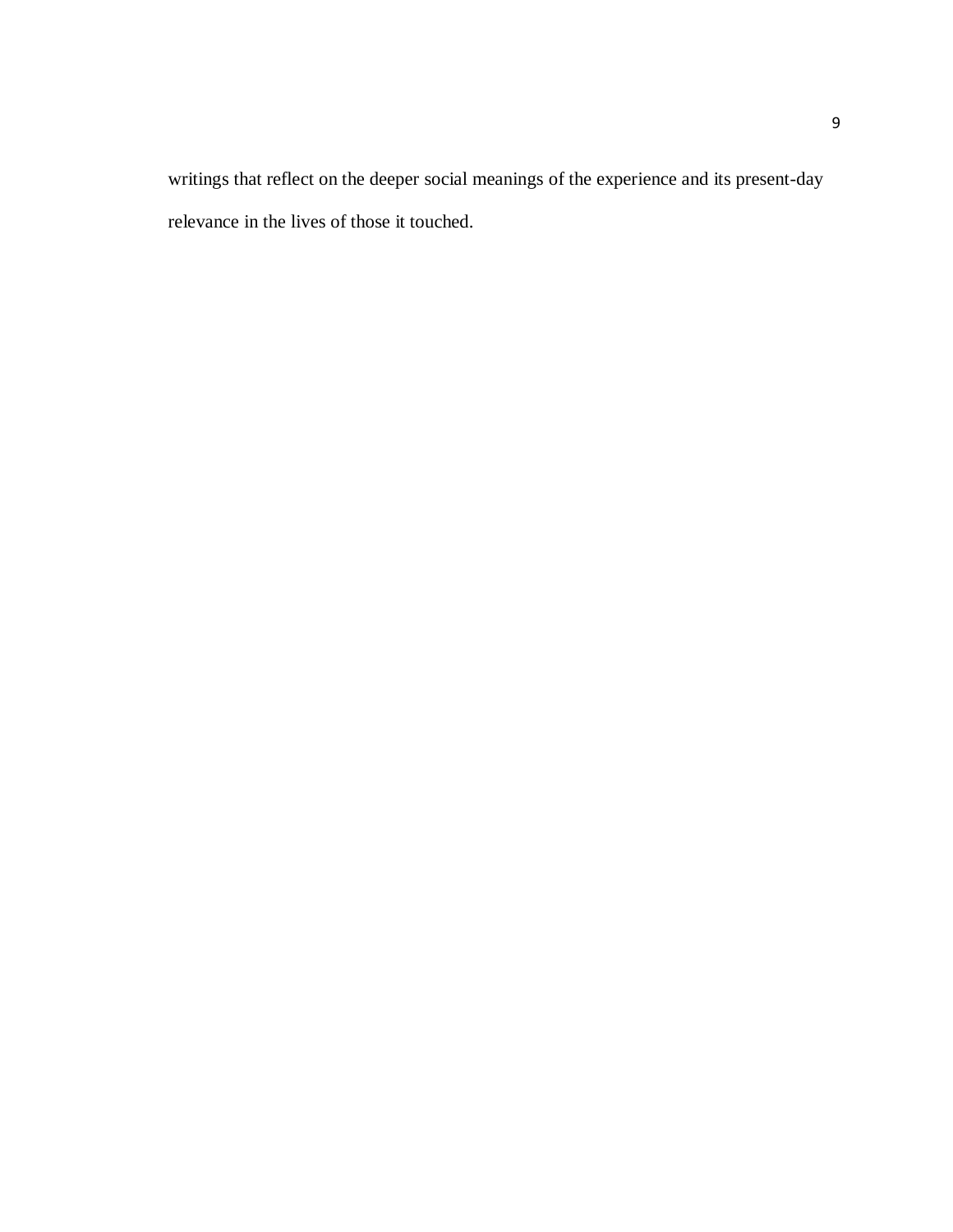## SOCIAL RELATIONS, COLLECTIVE MEMORY, AURALITY

Christopher Small has coined the term "musicking," suggesting a perspective on musical experience *not as a thing*, but as an all-encompassing set of *human actions* surrounding the creation, performance and transmission of what we commonly refer to as "music"<sup>-</sup>

The act of Musicking establishes in the place where it is happening a set of relationships, and it is in those relationships that the meaning of the act lies…each musical performance [to which I would add "recording"] articulates the values of a group. (Small, 1998:13)

Attali considers music "a mirror…an immaterial recording surface for human works…a collective memory…affirmed in time with the beat…," (Attali, 2004:14) in effect commenting not only on music's social qualities generally, but by inference on its special significance in America in the late 1950s, an era of wide and rapidly growing popularization and dissemination of music via 45-rpm records, popular music record charts, record stores, juke boxes, AM radio and the early years of American Bandstand ("It's got a great beat…and you can dance to it."). And, in examining popular culture in particular, notable threads can be found which connect localized expressions of regional cultures to wider currents in national and global cultural movements (Garcia Canclini, 2000:209); such connections are a vital, and particularly interesting, component of the Zoom Records story.

An understanding of the Zoom Records story is derived from its contextualization within the broader cultural experience of reproduced sound and its meanings. That experience can be asserted to have begun with Edison's invention of the phonograph in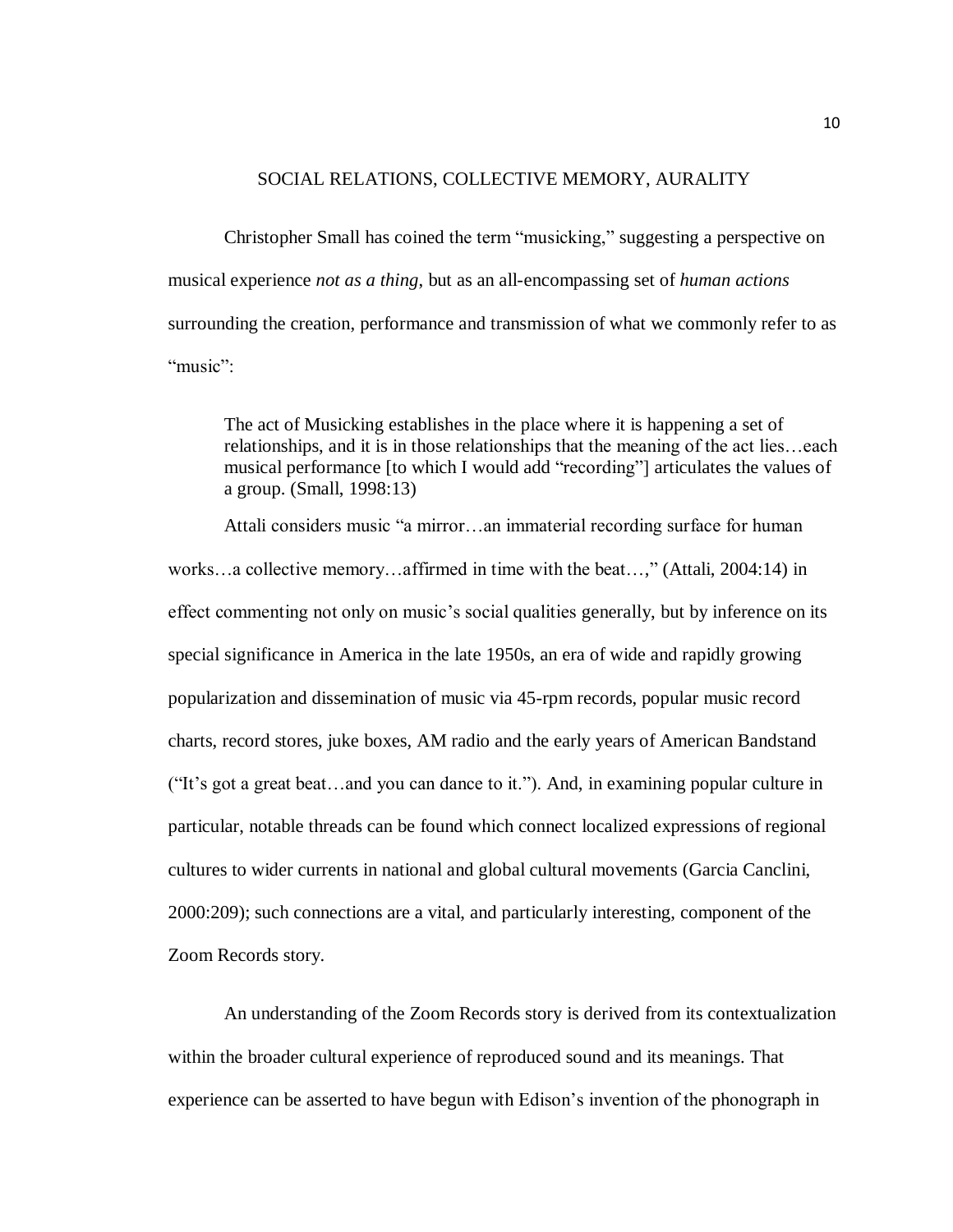1877, and continuing since then with the advent of practical wireless sound-transmission devices near the turn of the  $20<sup>th</sup>$  century; the wider use of easily transported sound recording devices in the early 1900s (and their employment in the documentation of indigenous musical cultures); the rise of popularized recorded music (jazz in particular) in the century's second decade; the subsequent growth of record labels appealing to a wide variety of listeners distinguished by age, race and locale; and the ascent and evolution of national radio broadcasting networks and popular music radio formats in the decades that followed.

By the post-WWII years and into the early 1960s, recorded rhythm-and-blues (R&B), followed by rock 'n' roll music (beginning as early as 1952), was broadcast on thousands of AM radio stations in cities and towns of every size and type. The genres were a fixture in American households, at a time when recorded sound as a shared human experience grew to play a role of growing significance – a "renewal of aurality in terms of certain experiences of the modern world." (Conner, 2004:61)

But, in the late 1950s, the commercial, cultural and artistic world of rock 'n' roll was shaken by a series of events. The "demise of rock 'n' roll" was widely predicted (and, to some degree, encouraged) by many who held long-entrenched positions in the recording and broadcasting industries. This "near-death experience" for rock 'n' roll, unfolding between 1958 and 1960, was the outcome of an untimely series of scandals, deaths, and career-ending events in the lives of some of the genre's founders and biggest stars,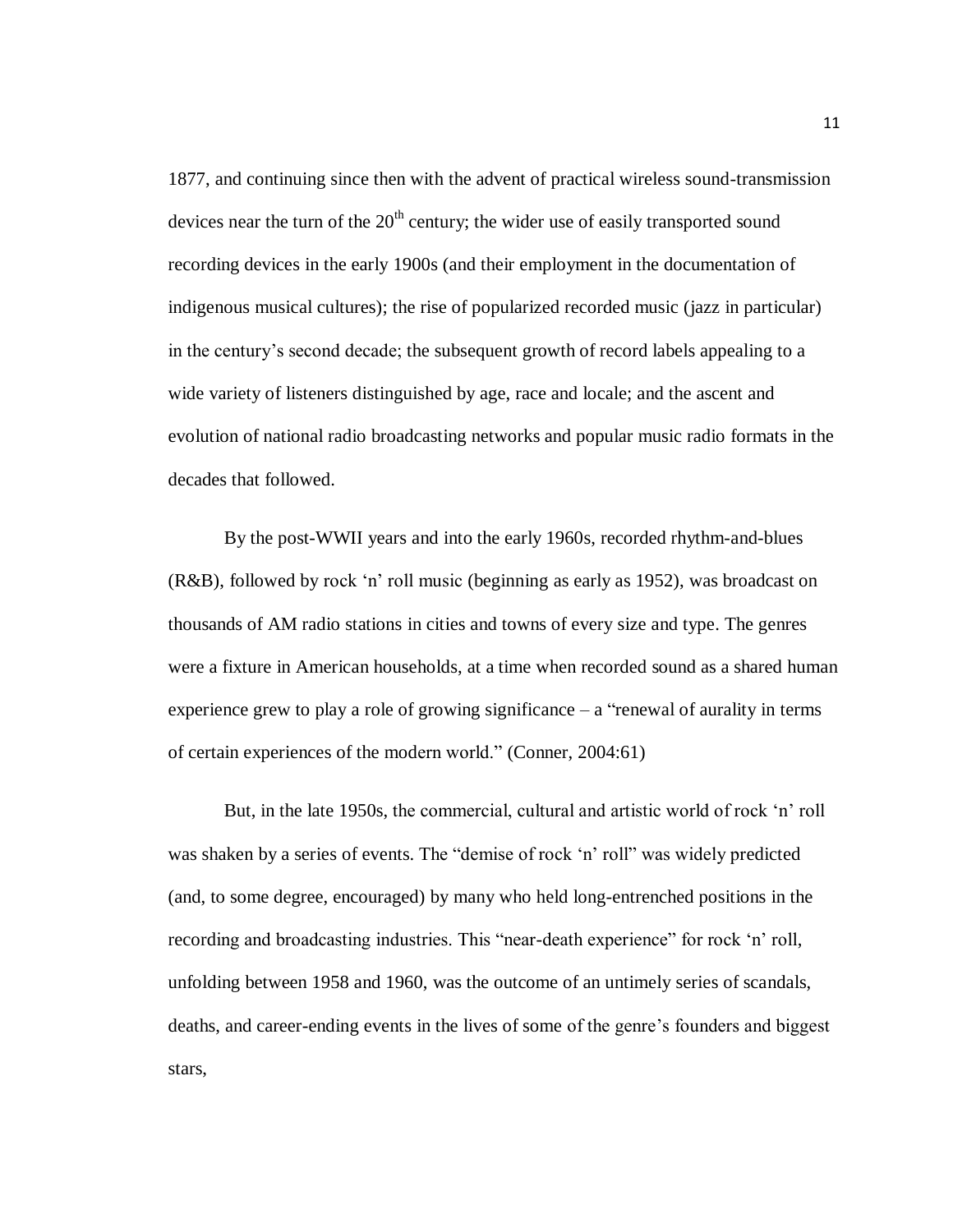victims of fate as well as pressure from the government [in the form of "payola" investigations]. Artists fell by the wayside or were neutralized: [Chuck] Berry was indicted, [Jerry Lee] Lewis was scandalized, Little Richard got religion, [Buddy] Holly crashed, Elvis [Presley] enlisted and [Bill] Haley [of Bill Haley and the Comets] just quietly folded. (Friedlander, 1996:61)

Ironically, yet touchingly, it was in the midst of this turbulent period in the life of the young art form – a time when many both within and without the music industry suggested that rock 'n' roll as a musical, cultural, generational and economic force was in its death throes – that the tiny Zoom Records label was given life, by a pair of ambitious but naïve teenagers, after a basketball game, at a Friday night dance, on a cafeteria floor, in a nearly new high school in Tucson, Arizona.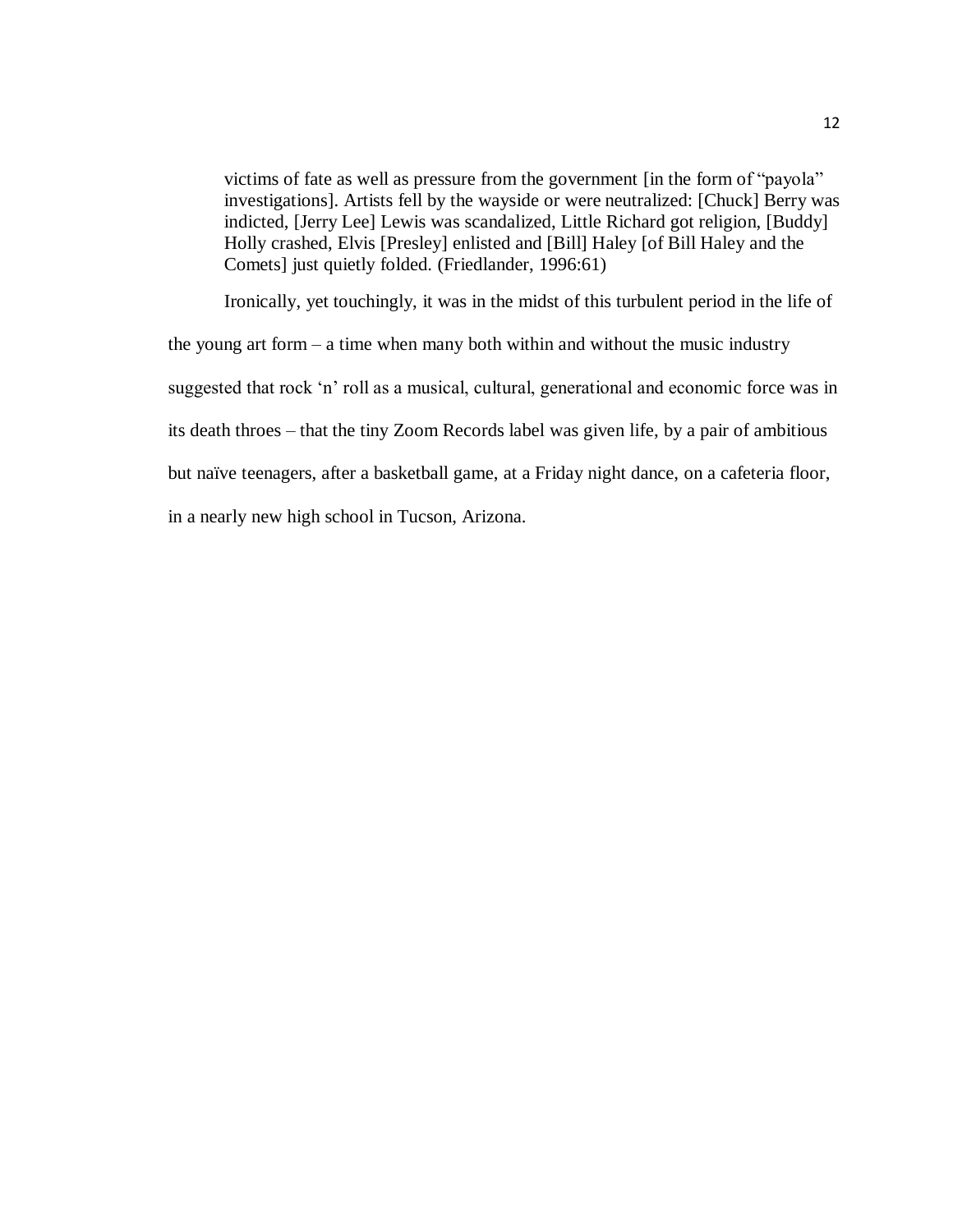## TECHNOLOGY, POPULAR CULTURE, URBAN CONTEXT

Bestor writes tellingly of how markets act as "stages upon which consumption is rehearsed and displayed." (Bestor, 1999:206-7) In the context of the Zoom Records story, the concept of the broader market (in this case, of popular culture, encompassing the market for rock 'n' roll music in particular) serves as an apt setting, a stage upon which the story arises, and upon which such consumption takes place. He also cites Geertz' depiction of man as "an animal suspended in webs of significance." (Bestor, 1999:235) The Zoom Records story can be perceived as arising in just such a web – at the confluence of recording studio technologies and practices, and of popular music recording, broadcasting and distribution methodologies that were at a unique stage in their development in urban America in early 1959, and which were largely centered on American urban areas. These intersecting "webs of significance" give broader meaning to the Zoom Records story, and provide a spatial and historical context for an appreciation of its significance.

Through the history of recorded music up to the late 1950s, the capturing of a musical performance depended largely on the capacity of the musical artist to behave in the recording studio in much the same way as in a public performance space – to, in essence, create a convincing "live performance" in the recording studio that would be captured on magnetic tape:

13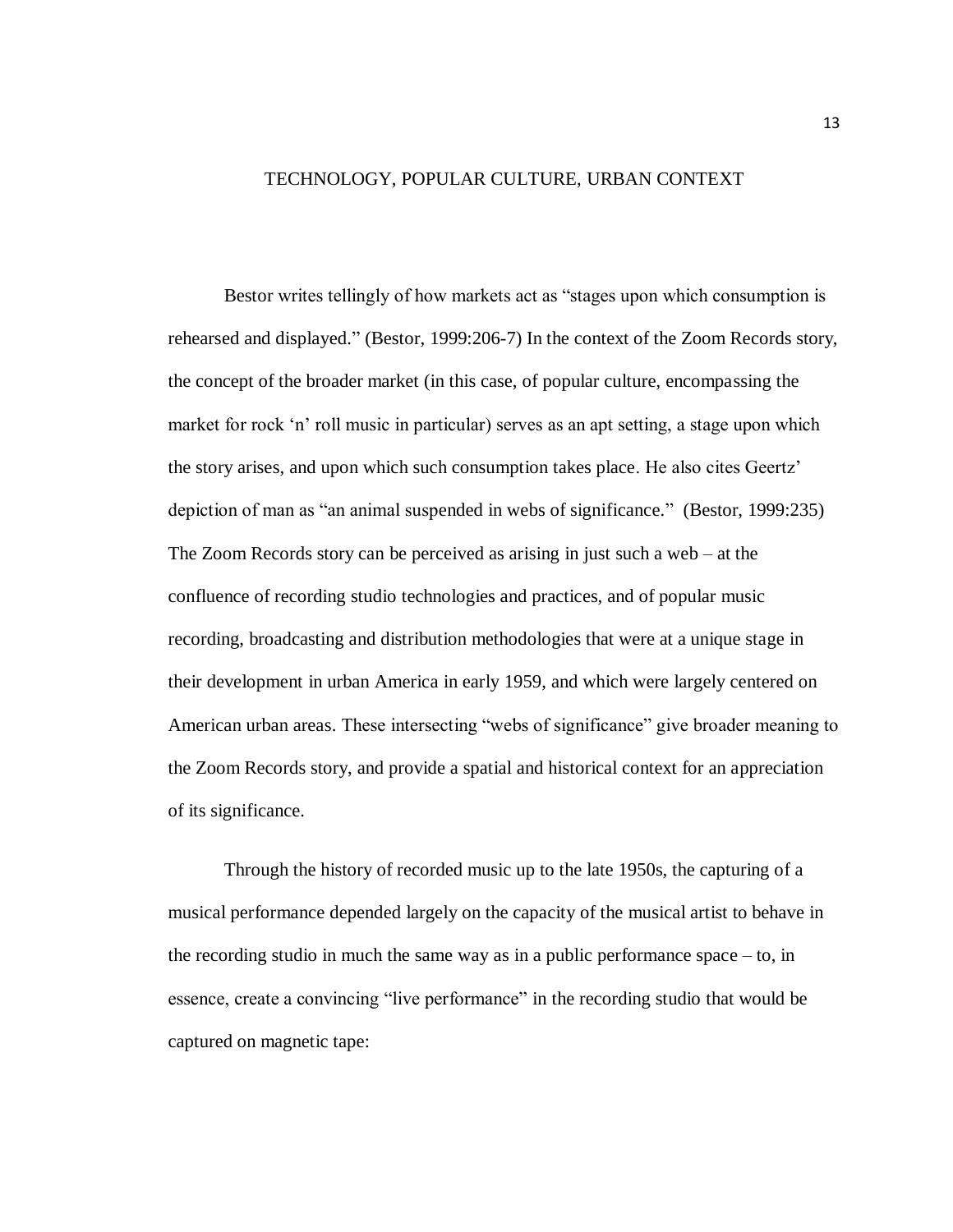**Jack Miller (recording engineer for Zoom Records tracks in 1959):** In that time period the bands that would come into the studio performed…*they didn't record, they performed.* The studio was like a stage. (author's emphasis added) (Miller, personal interview, 2011)

During this era, single-track recording technologies (based in magnetic tape since

the late 1940s) were incapable of the complex cutting, splicing, overdubbing and mixing

that become commonplace by the mid-1960s. So, the recording studio's working model,

up to the late 1950s, in essence demanded that the musical performer, to be successful,

become "the virtuoso of the repeated take." (Chanan, 1995:18)

**Pete Ronstadt (lead singer with Zoom recording artists, The Nightbeats):** It was one of those deals where unlike what you do now, or even did five or ten years later than that, where you can have somebody lay down this track or that… we were all playing at the same time, or trying to play at the same time. So, if one person screwed up, the band had to start over again. (Ronstadt, personal interview, 2011)

Notably, however, during the seven-month life of Zoom Records, this

cumbersome restriction on recording sessions, and on the recording producers, artists and

engineers who participated in them, was transformed by the advent of multi-track

recording technologies.

As a result, multi-track recording puts the producer and recording engineer firmly in charge of the studio…the new mode of production therefore begins to turn the recording engineer – the mixer – into a musical creator of a new kind. (Chanan, 1995:147)

**Jack Miller:** About '59 we got a two track machine...we also got a Gates board that had two outputs on it, so we could make one left, one right…no middle, no pan…so, we could do stereo – kind of. Right after, we got the two track we got the three-track, and we recorded on it, separate tracks, band on one track and vocal on another track…and maybe background voices or a sax solo on the third track, and them mixed them later. (Miller, personal interview, 2011)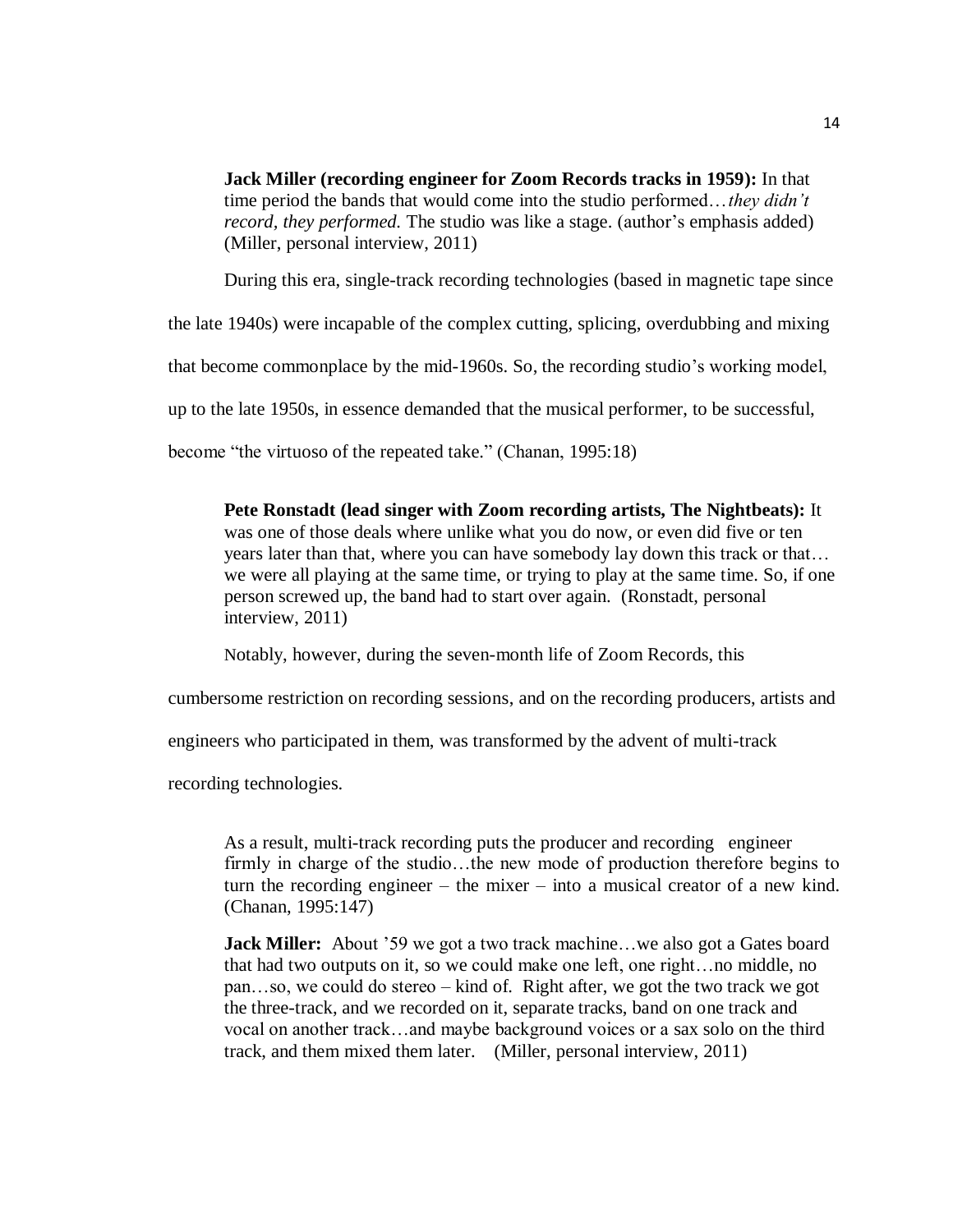The availability by the late 1950s of multi-track recording, in and of itself, transforms the very nature of the recording process, as well as of the perception and reception of the recorded musical track. The recording artist is now often required to perform, alone before a microphone in the artificial environment of the recording studio, and frequently in the absence of his band mates, laying down his vocal or instrumental tracks either unaccompanied or while listening to previously-recorded tracks. The studio professional who directs and supervises the highly elaborate and creative process of crafting the finished recording becomes elevated to the role of the "producer," a musical and technological artist in his own right. And, in the years that followed, the carefully crafted (through overdubbing, recording, mixing, equalization and mastering) studio rendition of a song – now perceived as something separate and distinct from the previously-revered live performance – becomes the object of audience adulation, attention and desire in ways that it never had before. The appearance of Zoom Records in coincidence with the very earliest utilization of multi-track recording technology and practices is part of what gives significance to the label's story.

During this same era, following on the success of artists such as Elvis Presley, Buddy Holly and others, the "youth culture" of America became inextricably intertwined with the burgeoning rock 'n' roll scene in countless ways. As rock 'n' roll stars became increasingly idolized – through appearances on such nationally broadcast programs as the CBS Television Network's Ed Sullivan Show and others – local and regional rock 'n' roll and popular music performers (whose style and manner of performance often carefully imitated those of national stars) came to be the focus of significant "teen adulation," and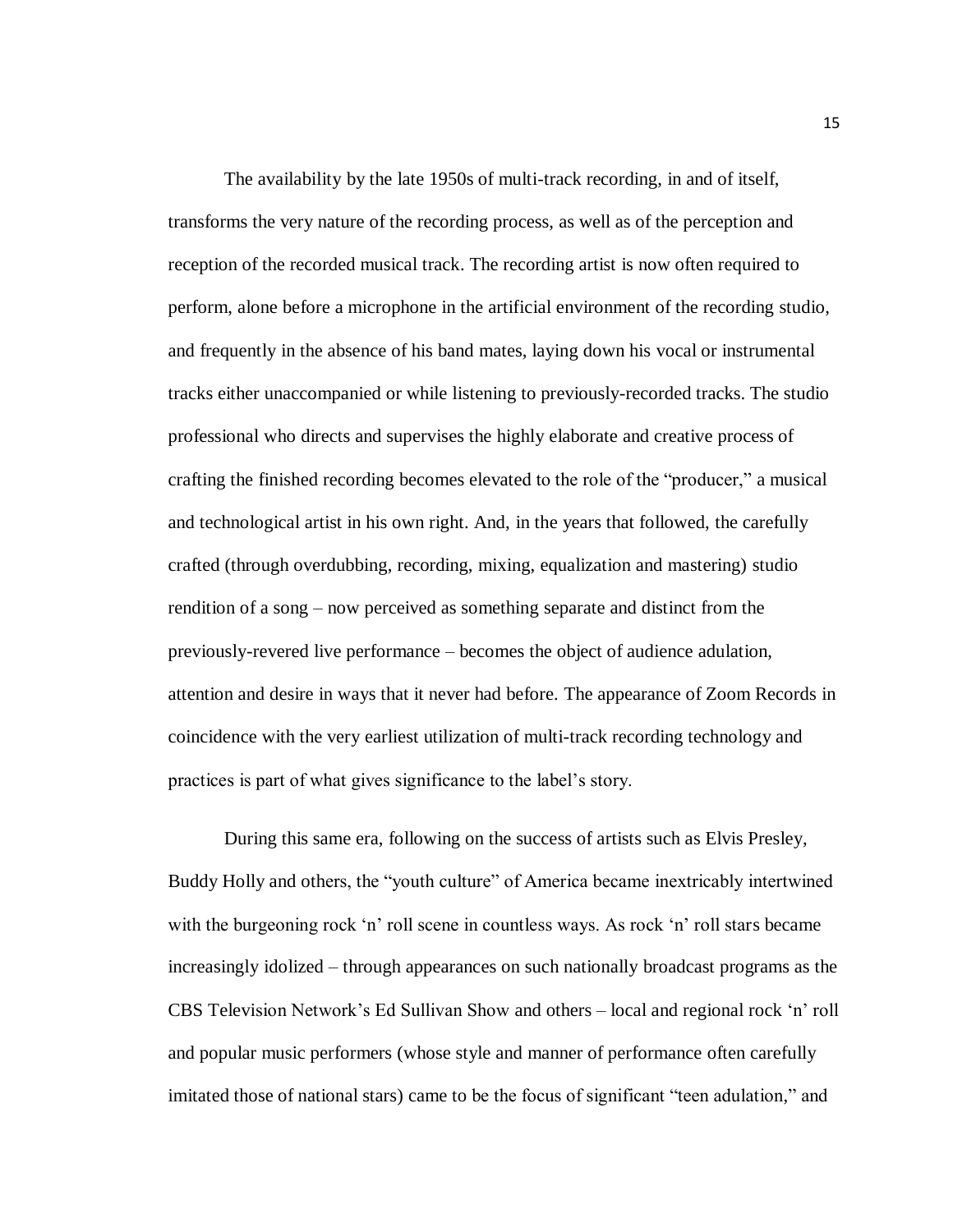to play significant roles in the pop culture of their high school peers, and in their high schools and their local and regional communities.

**Jack Wallace:** Rock 'n' roll was big, Elvis Presley was big, all of them were big at the time, but to have live rock 'n' roll…and in the peer group, the teenage rock 'n' roll…there wasn't anybody else**.** (Wallace, personal interview, 2012)

Significantly, during this era, local radio and media outlets operated in a way that allowed the support and popularization of such artists, a circumstance that would change profoundly in the early- to mid-1960s (and increasingly so in the decades since), as AM (and later FM) rock 'n' roll radio stations became more formatted, more studiously programmed, increasingly syndicated, and more beholden to larger corporate and commercial interests.

The music of such local favorites, performed and broadcast before one's teenaged peers, serves not only as an expression of age-centered artistic sentiment and romantic angst; it also plays a significant role in the creation of their (often short-lived) popularity, as well as their personal and public identity. As evidence, on the occasion of a 2011 reunion between Ray and Burt and their first recording artist (in the Catalina High School lunchroom where their fateful encounter took place), Ray Lindstrom recounts:

We were just saying, this is where we first heard Jack Wallace and the Hi-Tones perform. And, the girls were screaming. He was singing, and the girls were screaming. We thought, "This is it – this is the reincarnation of Elvis!" (Lindstrom, documentary shoot, November 2011)

In sum, the late 1950s – in Tucson as in cities and town across America – represents a singular era in popular music, one which both followed the artistic lead provided by nationally known recording artists, producers and marketers, but which also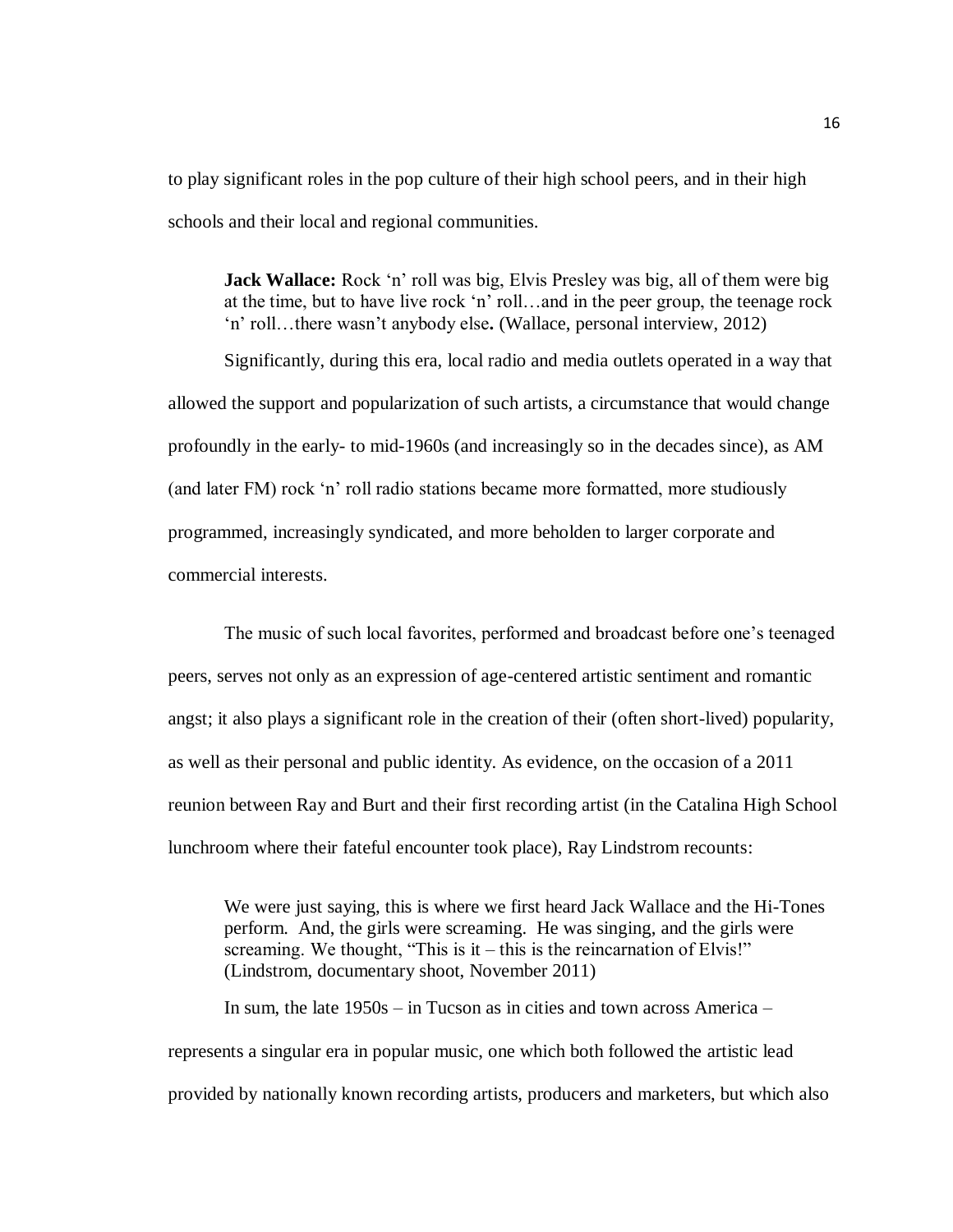allowed for a high level of localization and popularization of "hometown favorites" as performers, recording artists and AM radio-driven media stars.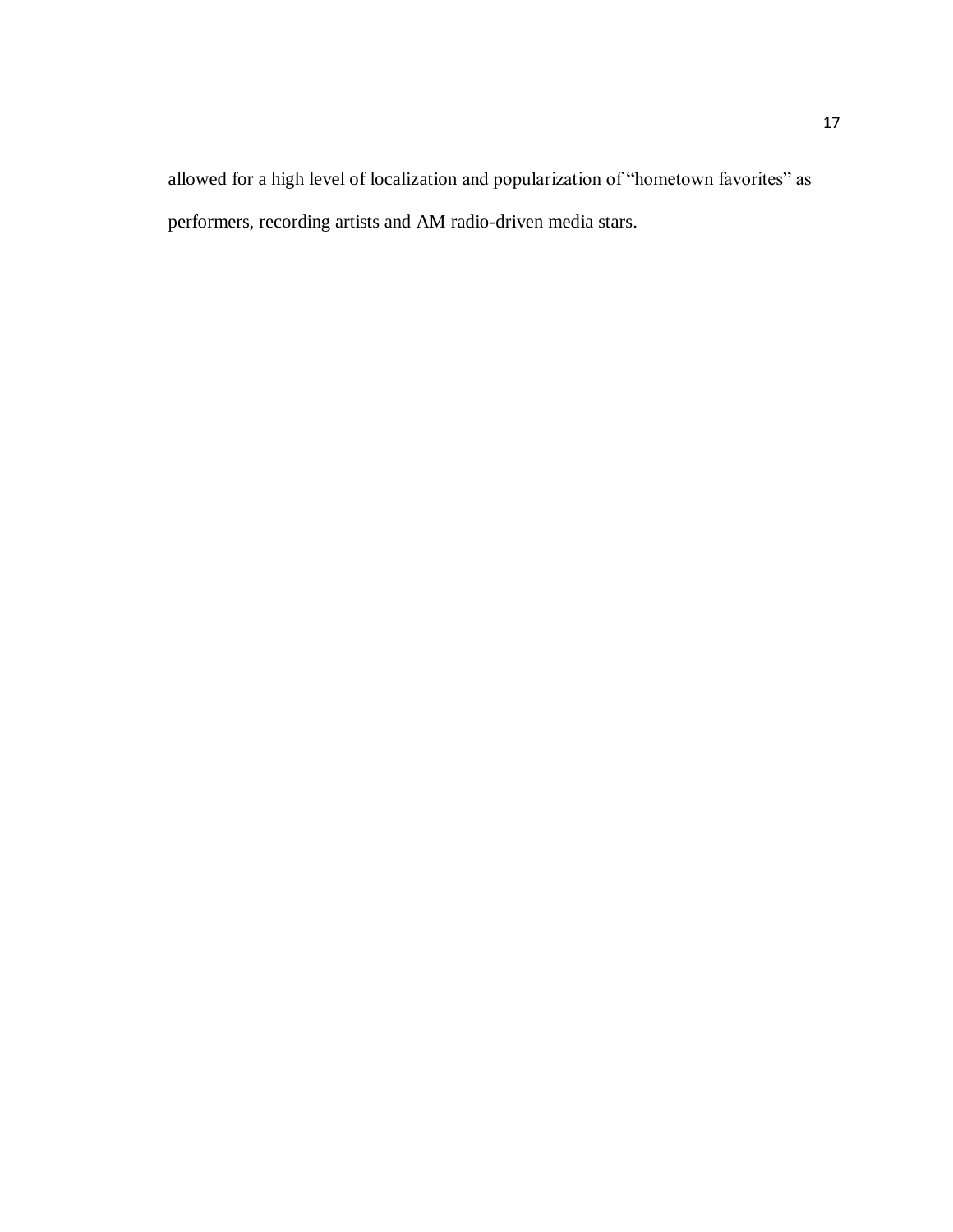## 1950S INDEPENDENT LABELS, AMERICAN CITIES, INDUSTRY SUPPORT

In American 1950s popular music, it is fair to say that the history of its several distinct genres is largely the history of the record labels that discovered, recorded and marketed them. The labels of the era included well-established "majors" which had popularized recording artists of the 1940s big band era and were still "in the game," as well as the independent labels that were springing up by the hundreds. In fact, the period under study here, the late 1950s, falls within a wider span representing the prime of American independent record labels, from the late 1940s to the mid-1960s.

By the mid-fifties, the independent labels had…as good a chance of having a hit with a new record as any of the majors...and for eight years from 1956 through 1963, the American record business exploded with a profusion of labels. (Gillett, 1970:67)

Many of rock 'n' roll's greatest success stories, in fact, had grown out of this explosion of independent record labels, Memphis's Sun Records (the original label of Elvis Presley, and later of Johnny Cash, Carl Perkins and Jerry Lee Lewis and others) among them. Countless other independent labels grew and thrived during this period: Jubilee, Atlantic, Chess, VeeJay, and others. Most were located in medium- to large-sized cities such as Nashville, Chicago, New York, Detroit and Cincinnati. Curiously, no record labels of real significance appeared during this time in some major American cities (including Boston, Baltimore and Pittsburgh). (Gillett, 1970:69)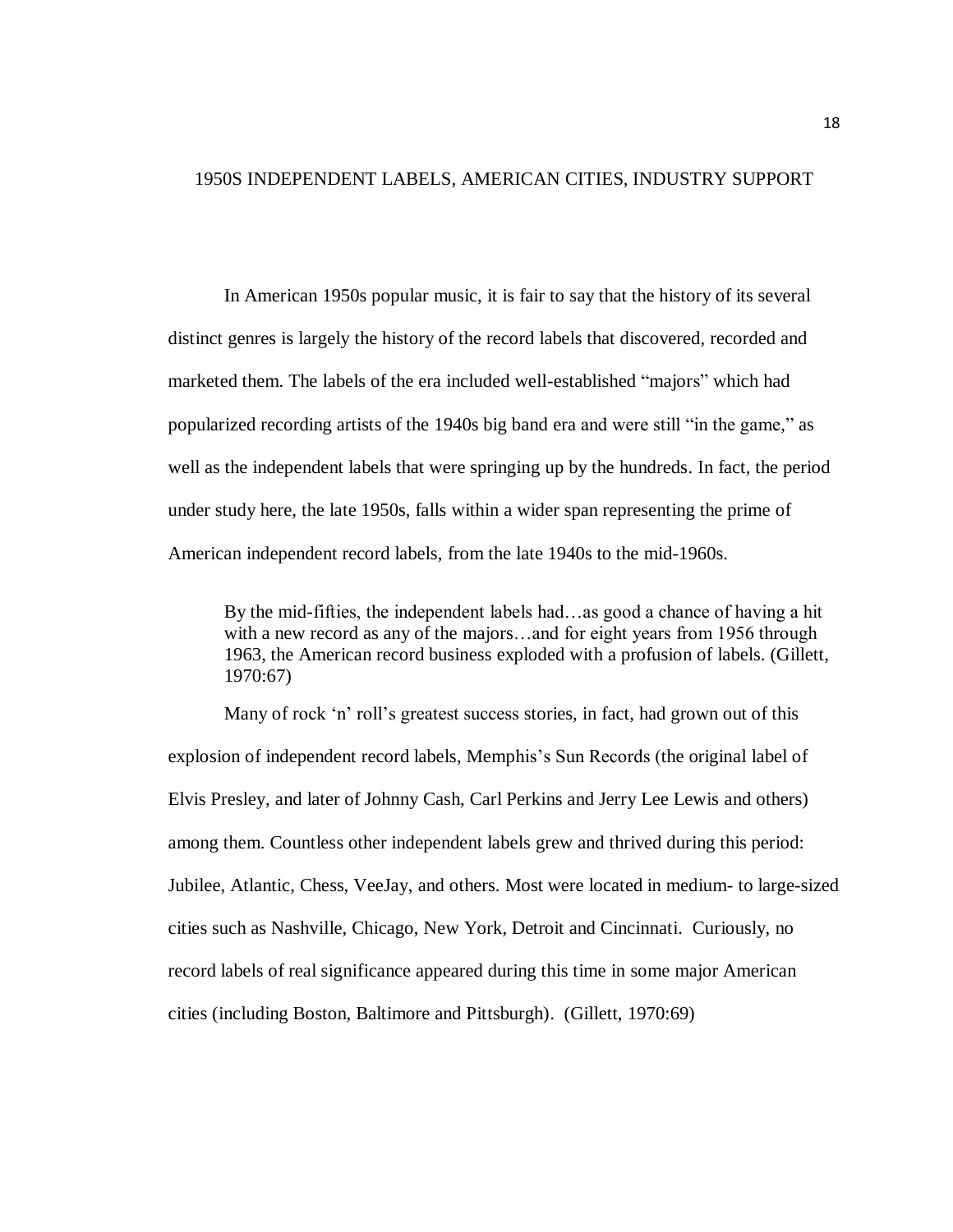Smaller independent labels of the era arose, often in small- to medium-sized metropolitan areas such as Tucson, and strongly reflected locally and regionally popular styles of music. (Gillett, 1970:68) They also boasted devoted local and regional followings and received support and airplay (sometimes aided by payola and other dubious marketing practices) by local (usually independently operated) radio stations. As such, the small, local independent labels provided a vehicle for local performers – sometimes those in the early stages of what would prove to be national careers (i.e., Elvis Presley) – an opportunity to "get in on the action" of being a record star, and to feel the rush of celebrity, if only in a limited fashion as compared to their nationally known counterparts. Nonetheless, the experience of operating or recording for a small independent label was a treasured and transformative experience for those fortunate to have the opportunity.

During the same time, the national record and radio industry magazines *Billboard* and *Cash Box* were publishing increasingly sophisticated record "charts." These charts provided important mechanisms for tracking popular music record sales and air play in a variety of categories that reflected increasingly diverse audience tastes and purchasing habits. Such tracking methods furthered the business interests of popular music producers, distributors and radio stations. To a degree, such publications took notice of the up-and-coming stars of local radio markets:

Billboard set up in 1959 the "Bubbling Under" chart, which covered local hits in regional markets…Now, what's a "bubbling under"? Bubbling under is like you sold twelve copies…you deserve to be not on the national chart but below the chart. (Lichtman, 2002:202)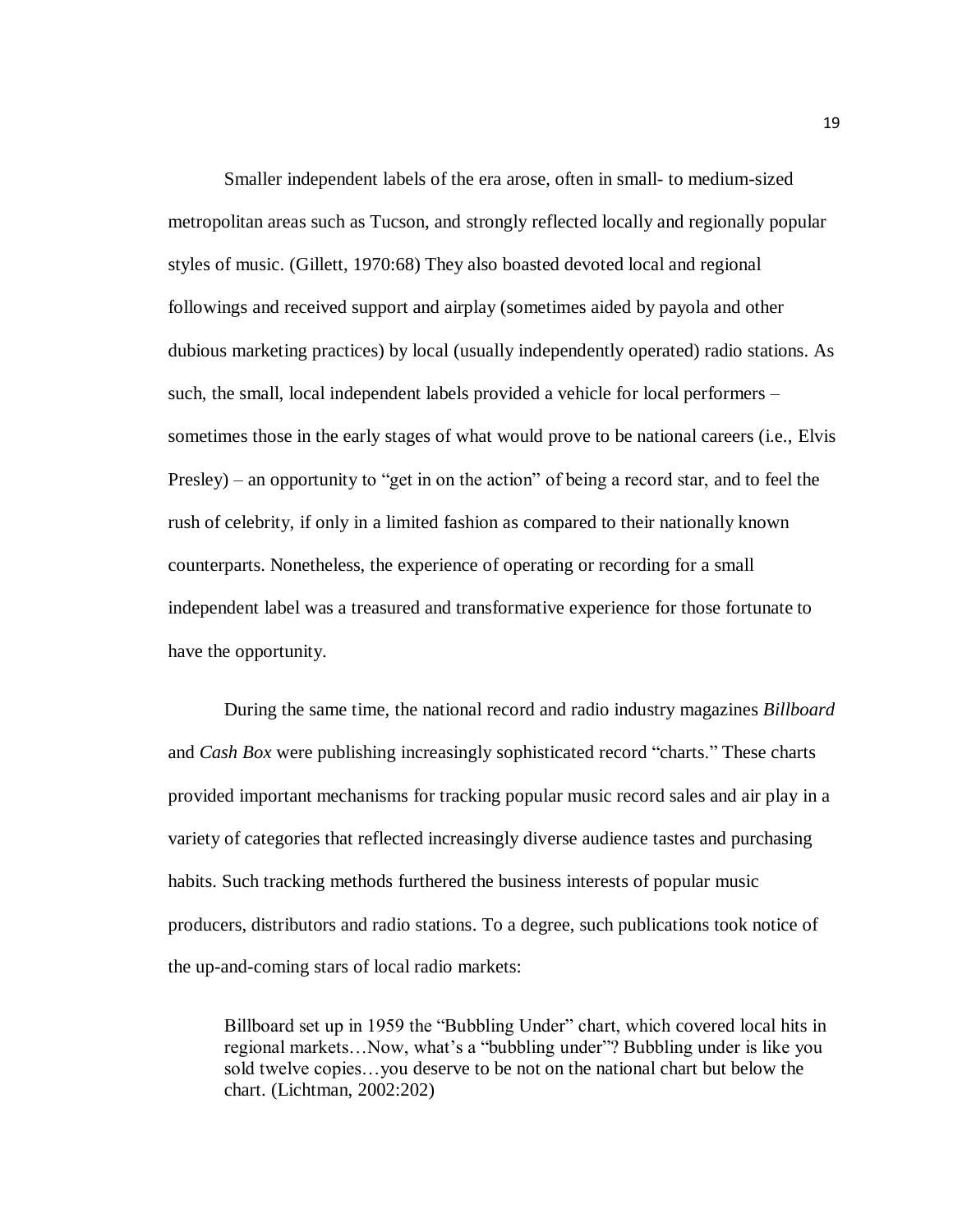Thus, due to a confluence of cultural, technological, commercial and other factors, the late 1950s stand as a singular era in the evolution of recorded, popularized rock 'n' roll music in America. It is against this backdrop that the story of Tucson's Zoom Records unfolds.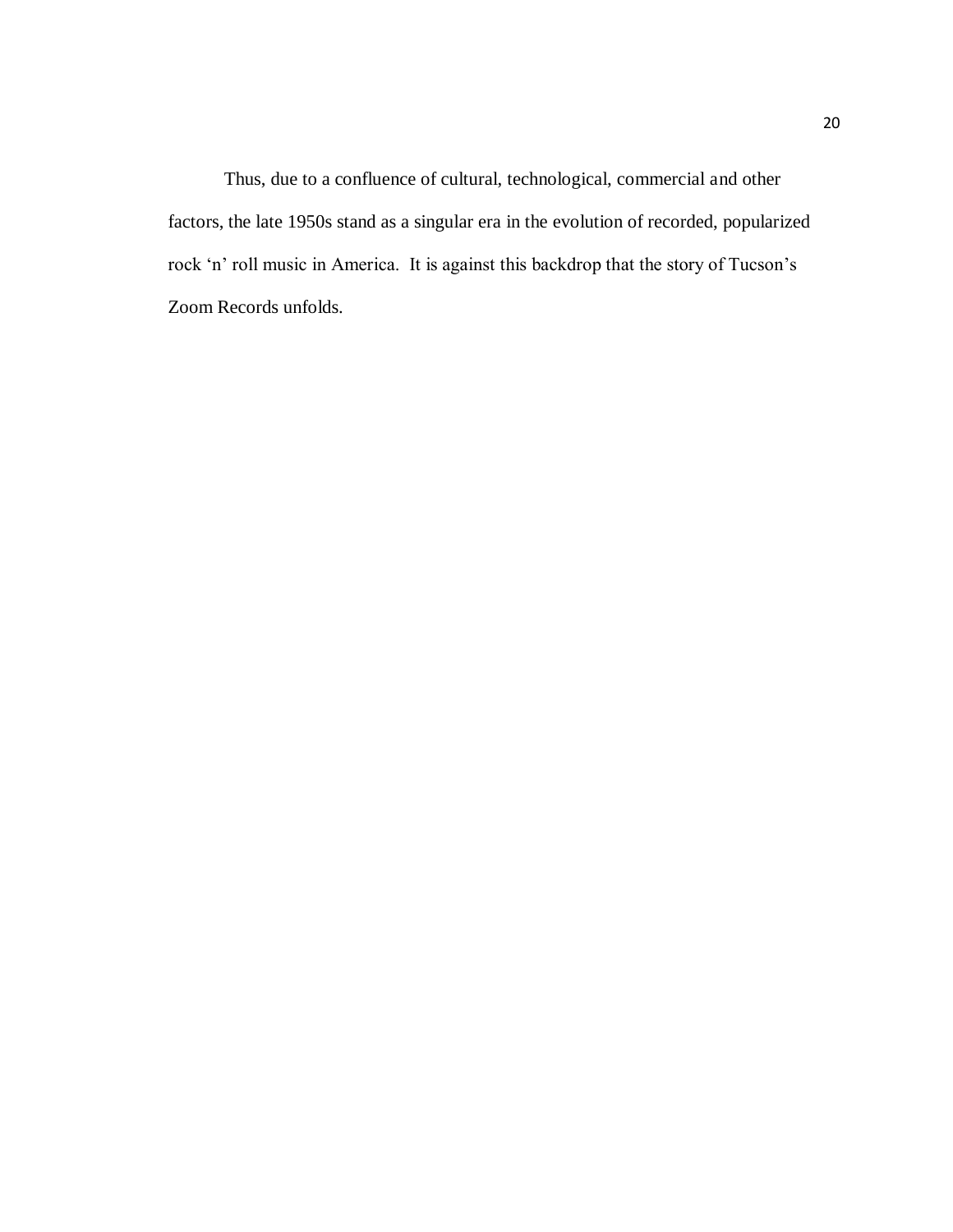## THE ZOOM RECORDS STORY: JANUARY – AUGUST, 1959

## Beginnings and Early Recordings

The story of Zoom Records and its seven-month life in Tucson, Arizona is a tale of friendship, curiosity, determination, and to some degree, naiveté. Burt Schneider and Ray Lindstrom, both seventeen years old and in their senior year at Tucson's Catalina High School, simply didn't realize that starting a record label was something they couldn't (or shouldn't) do. As Burt and Ray tell it, their friendship was based largely on a shared love of the rock 'n' roll scene, its music, its stars, and its influence in the teen circles of which they were a part.

As seniors at Catalina High, the two adolescent pals were part of a somewhat select high school crowd. Erected starting in 1957, the school was only fully completed during the same year in which Burt and Ray graduated, and was only Tucson's second high school. The school structure was noted both locally and nationally (though derided by some) for its highly contemporary, even lavish architectural style and building materials, and its student body was drawn largely from what were, at the time, some of Tucson's more upscale neighborhoods, including the Catalina Foothills. Zoom recording artist (and classmate of Burt and Ray) Jack Wallace recalls, "They called it the 'Disneyland of High Schools'…It was amazing, architecturally, and of course what it presented in fine arts, music, theatre, gymnasium, everything that was there was just exceptional." (Wallace, personal interview, 2012) Over time, Catalina High also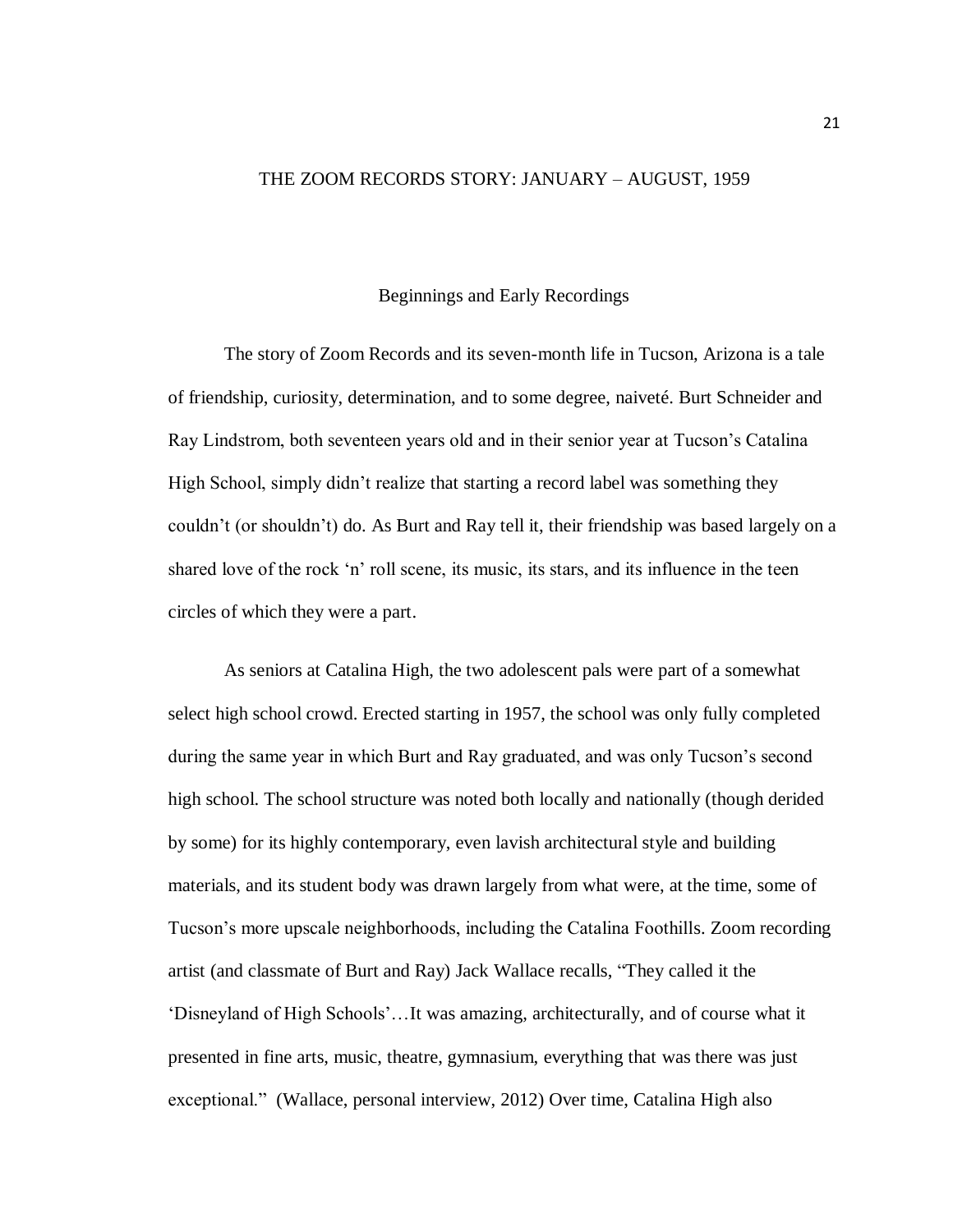graduated a variety of notable alumni, including pop music superstar Linda Ronstadt, actress Kate Walsh, and crossword guru Merle Reagle, among others. Burt and Ray themselves would both embark on notable careers, as well, achieving varying degrees of success in the media and the business world.

But, in their senior year at Catalina High, Burt Schneider and Ray Lindstrom were just a couple of average teenaged boys, riding the bus to school together, chasing girls in their spare time, and yearning for engagement with the rock 'n' roll music that had so animated their teen years. Their entry into the world of rock 'n' roll recording had its beginning at what can only be considered an entirely appropriate, though inauspicious event: a high school dance, on the evening of Friday, January 30, 1959:

**Ray:** We were at a high school dance. Appearing at this school dance was a guy by the name of Jack Wallace, he was kinda like Elvis in a way, the slicked back hair, and he had a good voice, and a couple of backup singers, the Hi-Tones. The girls at the dance loved this guy, and they were kind of screaming as they would if this was Elvis. We looked at that and we said "Why don't we record them?" We don't know music, we don't play anything, we don't sing, but we could own the record company that recorded him, and that's how it started. (Lindstrom, personal interview, 2011)

**Burt:** We were entrepreneurs. You know, you hear people say "I don't play anything but the radio," and that's pretty much what it was. And, we saw how this got a great response from everybody at the dance, and we said "Hey…." (Schneider, personal interview, 2011)

The site for this seemingly spontaneous creation of the Zoom Records label – the

Catalina High School cafeteria – offers opportunity for reflection on the significance of

such a "social space" on interrelationships of its inhabitants, "to locate, both physically

and conceptually, social relations and social practice in social space." (Low, 1999:111)

In the course of documenting the Zoom Records story, our documentary film crew had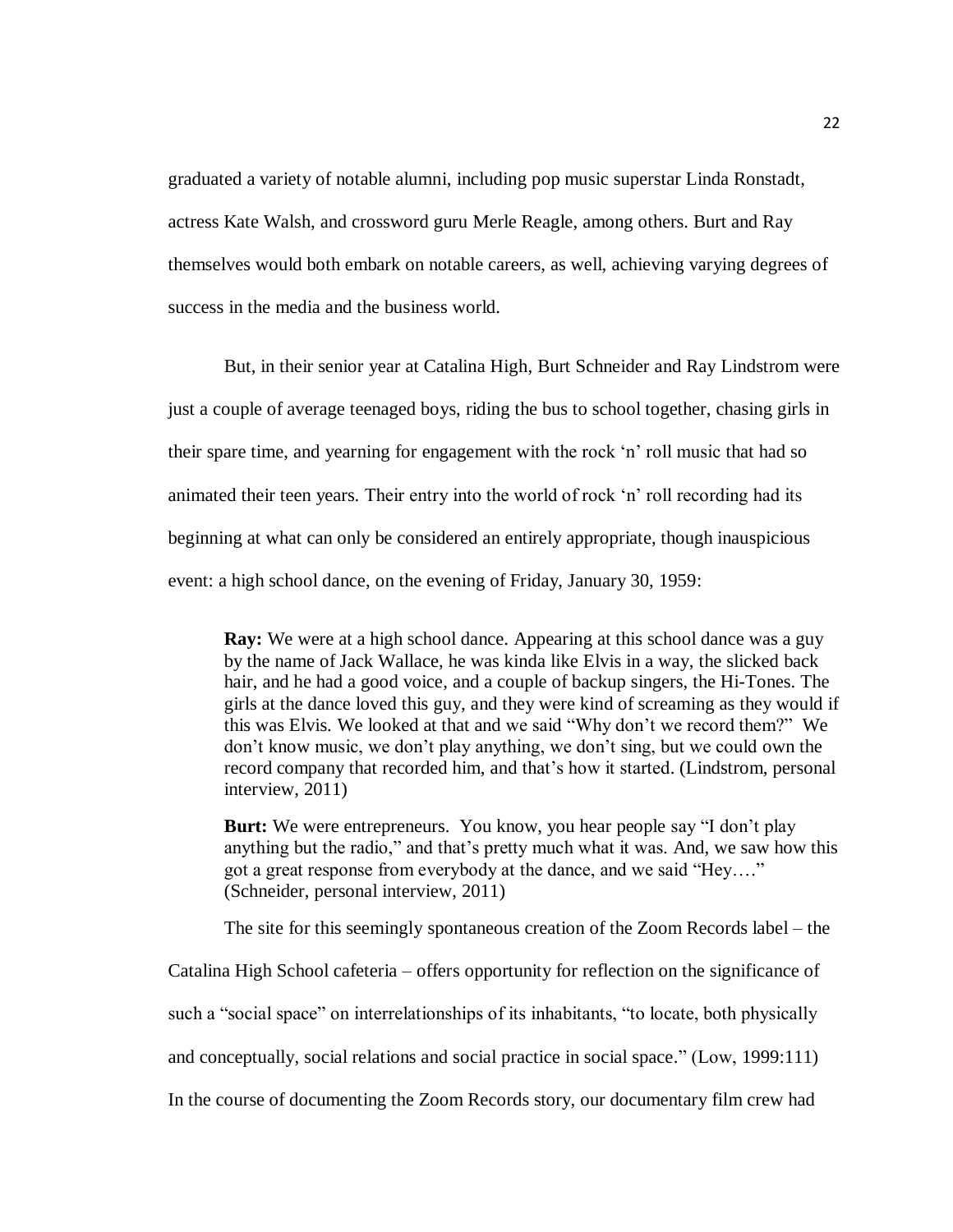occasion to visit the space in which the labels founders were inspired to approach their classmate and suggest the possibility of recording his music. While filming, as Burt and Ray discussed on camera their memories of starting the label, they were approached by Jack Wallace who had also visited the school that morning (pre-arranged by the film crew, but unbeknownst to Burt and Ray). This "chance" meeting and their joint recollections of the evening of January 30, 1959 were compelling in their power to evoke the significance of the "actual transformation of space – through people's social exchanges, memories, images…into scenes and actions that convey symbolic meaning." (Low, 1999:112)

Burt and Ray's memories of this precipitating event in the story of their record label – the evening they approached the young Jack Wallace at the high school dance – is, even some 52 years later, recalled with remarkable consistency by the singer whom they chose as their label's first act:

**Jack Wallace:** That's when Ray Lindstrom came up after one of our dances, and said "Hey, would you guys like to record these songs on a record?" Well, of course…. (Wallace, personal interview, 2012)

In the days that followed, the young entrepreneurs – enthusiastic and ambitious, yet uneducated in the ways of business, finance and recording studio techniques – sought out and found connections to the wider world of popular music recording and licensing, record manufacturing, and radio airplay.

**Ray**: And Burt and I, we would buy Billboard Magazine. And way in the back of this magazine was this ad…and it said "Sidney J. Wakefield, Custom Record Pressing, Phoenix, Arizona." And I called and I said "Hi, I'm Ray Lindstrom, I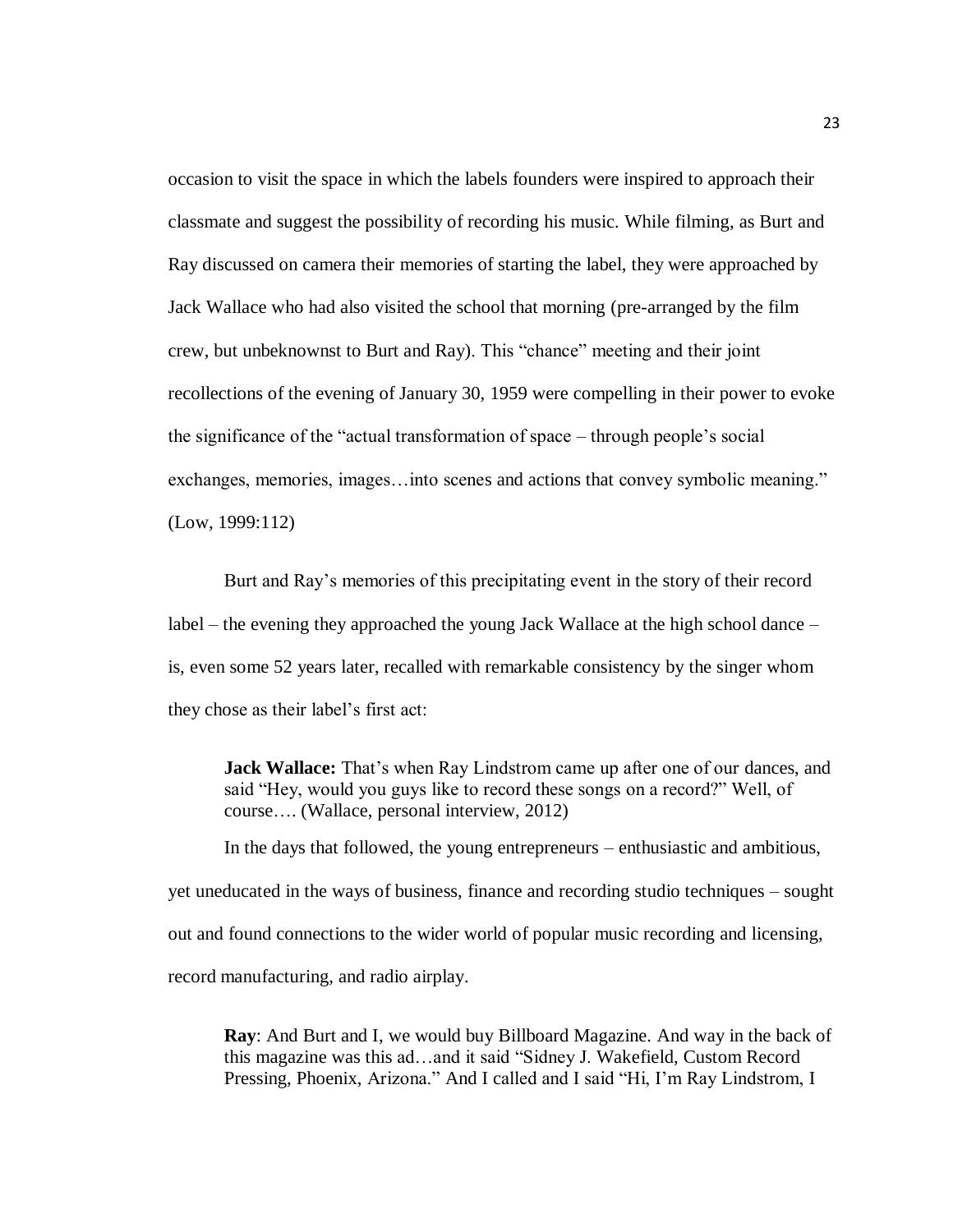wanta make a record, what do I do??" (Lindstrom, personal interview, 2011)

Quite by happenstance, record presser Sidney Wakefield referred Ray and Burt to a Phoenix recording studio, Audio Recorders of Arizona. A phone call to Audio Recorders in the ensuing days resulted in Ray and Burt booking time on Saturday, February 7, 1959 to record two songs ("I Think of You" and "You are the One") with their high school classmate Jack Wallace and his back-up singers the Hi-tones.

It is at this juncture that a significant milestone in the Zoom Record story occurs. Entirely without intention, much less any forethought as to the wider implications of their choice of a recording studio for their fledgling independent label, Burt and Ray found themselves, some eight days after the Catalina High School dance, recording their initial Zoom Records tracks at a studio which, from the perspective of some fifty years, was a pivotal site in the development of American rock 'n' roll music.

**Jack Miller (recording engineer for the Zoom Records tracks):** Starting in 1957, we were getting worldwide recognition for records that we had recorded, Duane Eddy, Sanford Clark's "The Fool," a lot of people knew if it was coming from Phoenix, it was a certain kind of record that people wanted to buy. The rest of the industry was doing similar things, but we were doing our thing, and our thing was noticed all over the world. (Miller, personal interview, 2011)

Burt and Ray's tiny independent label had, unwittingly, crossed paths with some of the world's leading record industry engineers and producers of the late 1950s. As a direct result, the recordings that they made between February and August, 1959 display an aural quality which (while by no means theirs alone) was arguably a determinative factor in the evolution of the overall sound of American (and British) popular music in the late 1950s and early 1960s. This sound was a result of the location-specific audio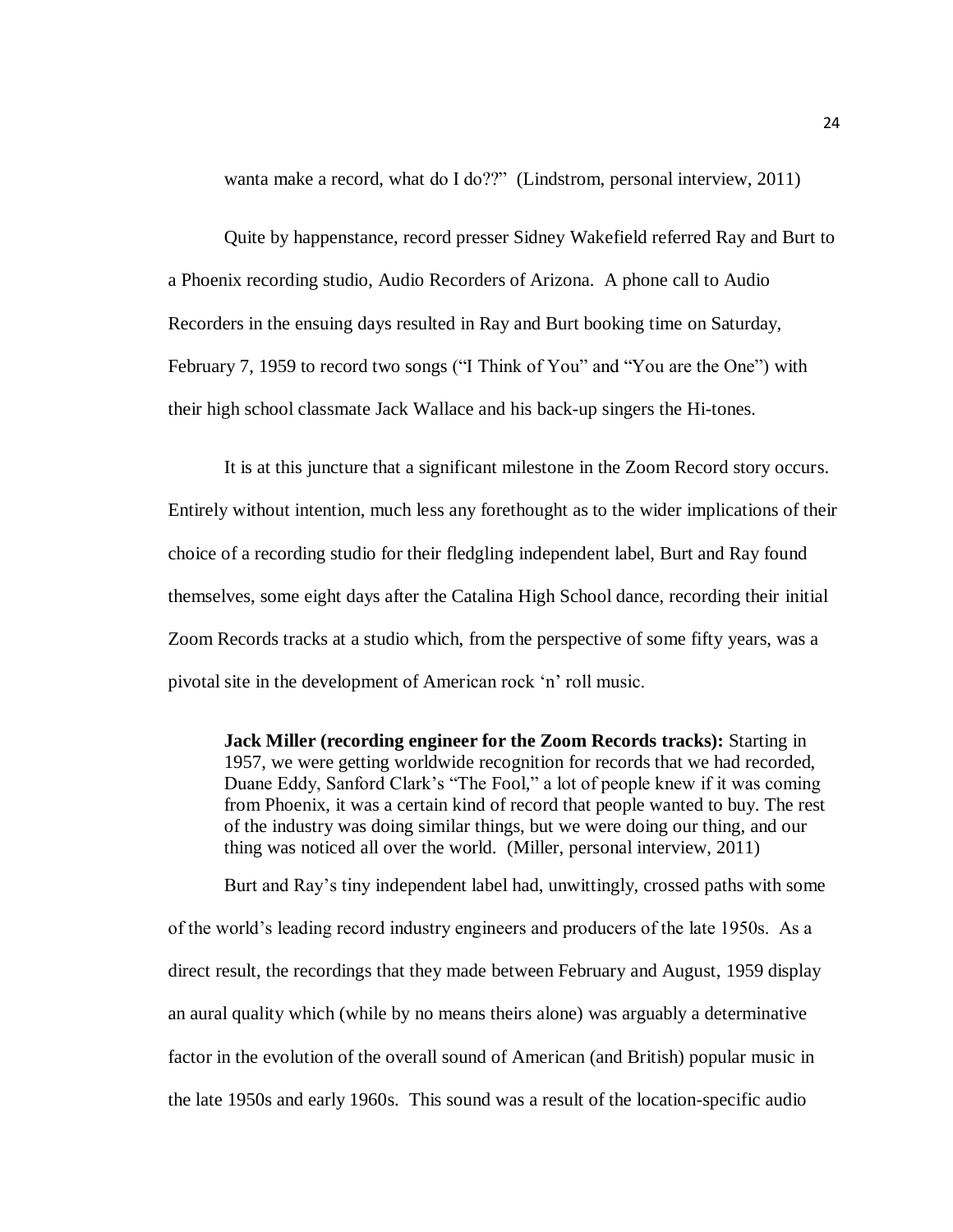engineering, recording and mixing techniques that had been developed by Floyd Ramsey and Jack Miller at Audio Recorders of Arizona in the approximately two years that preceded Zoom Records' arrival at the studio.

**Al Perry (Tucson recording artist/record collector):** It was really Duane Eddy that got things going, and what people really don't realize is that low twang sound that Duane [Eddy] got on the guitar, that went on to influence everybody, and we take that sound for granted now, but think of something like "Day Tripper" by the Beatles, that's Duane Eddy right there. Think of [early 1960s] Surf Music, all that stuff that's played on the low strings; that came from Duane Eddy; right there in Phoenix is where they did all that stuff. (Perry, personal interview, 2011)

The "Phoenix twang" referenced here is in evidence in the nine Zoom Records

tracks recorded and released over the course of the label's life, and was but one example

of the sort of place-specific acoustic experimentation that was common in the area.

(Examples include Phil Spector's "wall of sound" heard in recordings he produced just a

few years later. Notably, Spector himself was an occasional visitor to Audio Recorders

during this same era.) Its basis was unique to the particular studio, Audio Recorders, in

which the Zoom tracks were recorded, the result of a combination of technological

ingenuity and astute awareness of both the acoustic properties and artistic possibilities of

the tools at hand:

**Jack Wallace:** They had an "echo chamber" that was unique to the west coast. Now this was an echo *chamber*, it wasn't like today which is on computers, they didn't have computers then. So he made it more echo, or less echo – and we called it "echo" – when you sang. (Wallace, personal interview, 2011)

**Jack Miller:** We had a twenty-one hundred gallon water tank…and we put a speaker down in the tank, and a microphone up in the turret, and we would feed, we would take off a signal from the original signal going to the tape, and we would feed it to the chamber, and we would blend that back with the original signal…and it really made the guitar, the low strings on the guitar sound good. (Miller, personal interview, 2011)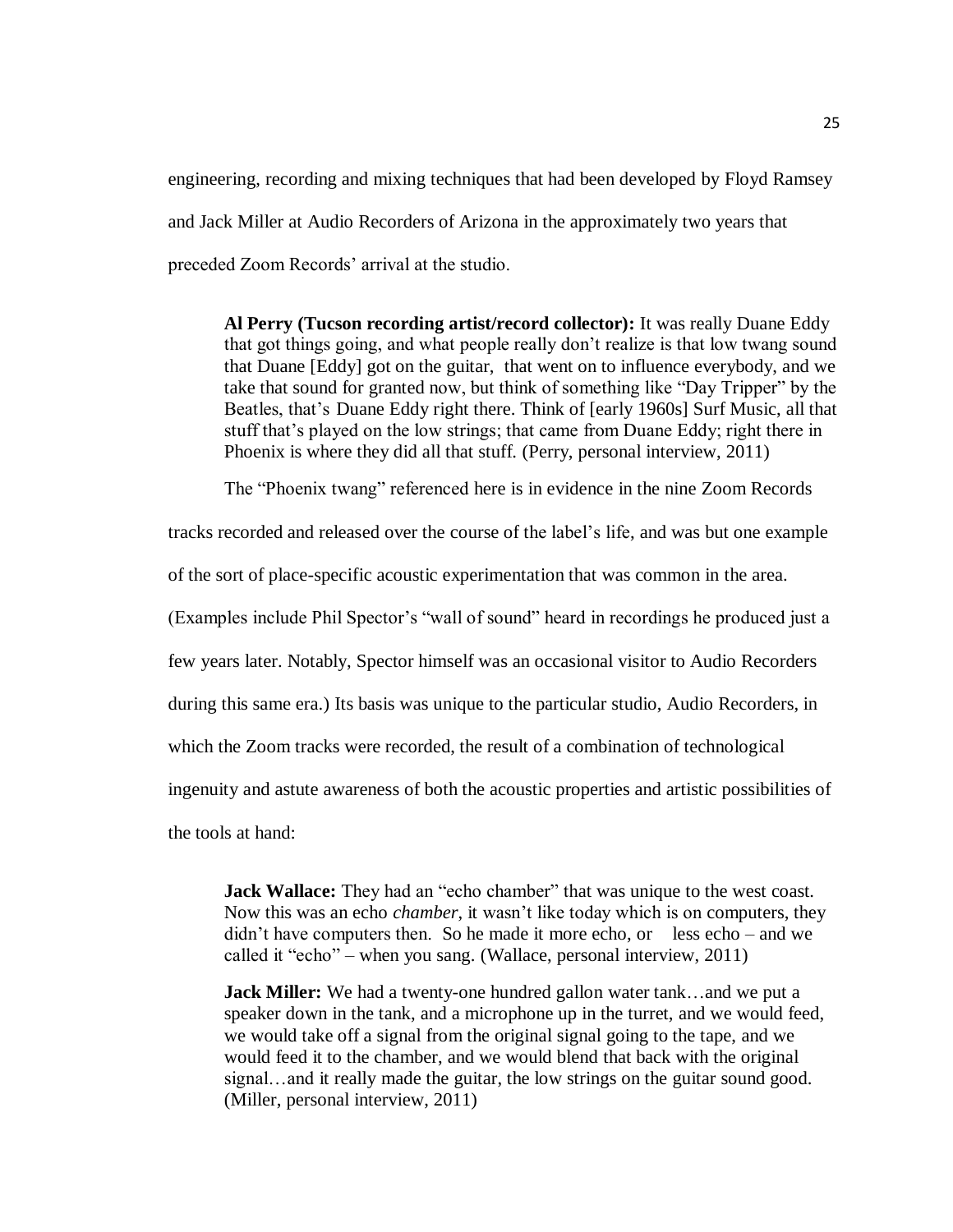Local, Regional and National Airplay

Within days of recording their first Zoom Records tracks, the young recording executives were able to receive airplay on Tucson's most listened-to AM radio station, KTKT (990 AM). The rapidity with which the initial Zoom Records releases made their way on to the KTKT "play list" testifies to the manner in which medium-market commercial stations of the late 1950s operated. To a greater degree than was possible even several years later, local commercial radio stations in a market such as Tucson had the programming flexibility to air the recordings of local talent in ways that the "corporatization" and syndication of radio stations and programming would not allow by the mid- to late 1960s:

**Al Perry:** You know, you can't do that now. These local stations, somebody in New York tells them what they've gotta play, you know. The DJ's just picked it up, spun it, the kids liked it, they knew the name, it was so much more free back then, you know? (Perry, personal interview, 2011)

Additionally, a local radio outlet such as KTKT, in late 1950s Tucson, Arizona,

provided a degree of local exposure that was typical of the era, but which is unduplicated today, according to late-1950s KTKT afternoon deejay (and later program director) Frank Kalil:

We were getting 55, 60, 75 percent of the audience...when I was on the air, I had no less than more audience than all the other stations combined; it was pretty remarkable. Everything to do with rock 'n' roll mattered to people in Tucson, cause like I say, more than half of them were listening to that. (Kalil, personal interview, 2012)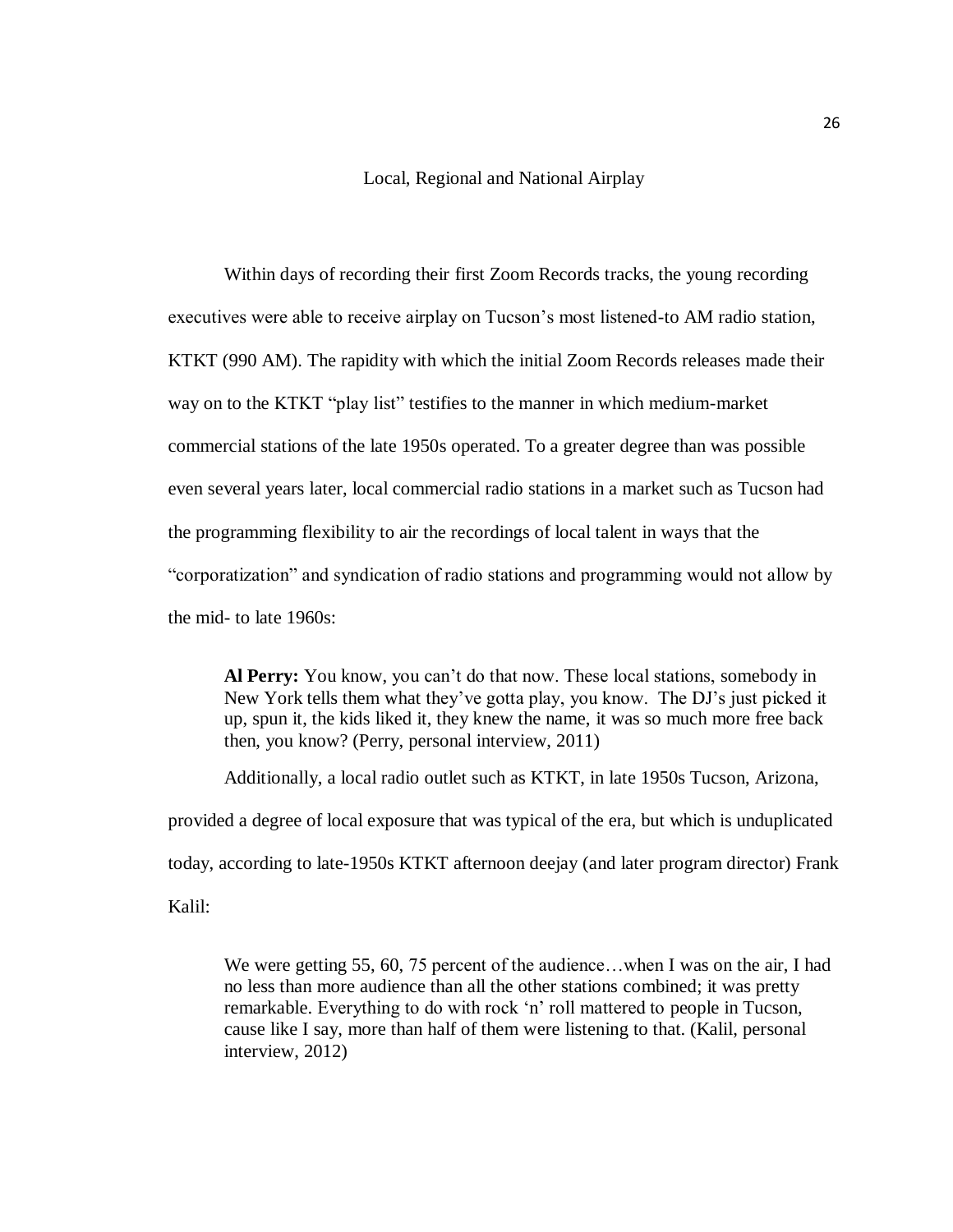The facility with which Zoom Records' 45-rpm's found their way onto local radio outlets was a source of delight for the young record producers, as well as their recording artists:

**Ray:** Yeah, to hear a record you made on the radio, what an exciting thing that was! Pete Ronstadt said, "I remember the first time I was driving along and heard myself on the radio, what a thrill that was, it's just really exciting!" (Lindstrom, personal interview, 2011)

**Jack Wallace:** I recall driving, and hear them saying – we listened to KTKT – and hearing them saying "And now, the local rock 'n' roll group, Jack Wallace and the Hi-Tones, it's 'You are the One'"…and I thought, oh my gosh! (Wallace, personal interview, 2011)

In the months that followed their initial recordings of Jack Wallace and the Hi-

Tones on February 7, 1959, Burt and Ray recruited other acts for their young label. An

additional six tracks, recorded by Pete Ronstadt and the Nightbeats and King Rock and

the Knights, were completed at the Audio Recorders studio on two additional occasions,

in March and July of that year. Expanding and financing the start-up business enterprise

to allow for additional investments in recording sessions and 45-rpm record pressings

placed new demands on the young entrepreneurs:

**Ray:** After, for our fourth release, we got four kids from high school to give us fifty dollars apiece, to come up with two hundred dollars. (Lindstrom, personal interview, 2011)

**Burt:** Actually, one of the people that invested turned out to be the CEO of Wells Fargo. (Schneider, personal interview, 2011)

**Ray:** That's right, he says that was his first investment, he says he bet money on the wrong Ronstadt! (laughs) (Lindstrom, personal interview, 2011)

Over the course of the seven months of Zoom's life, several of the label's releases

managed to find their way to broadcasters in distant markets, as well: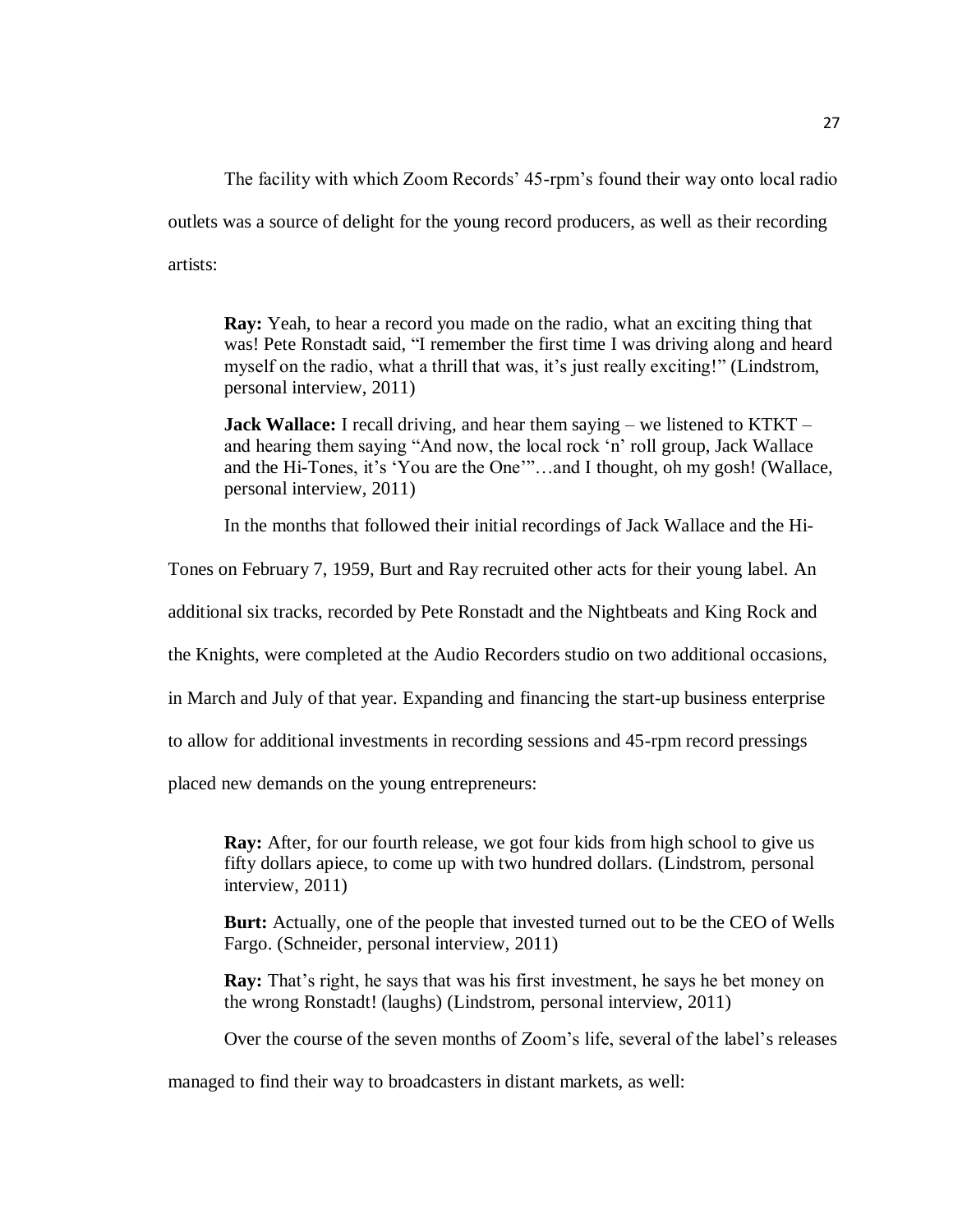**Pete Ronstadt:** I know that one of the things that was a big thrill for me, I was driving home one night, two or three in the morning, and there was an all-night radio station out of Oklahoma City, it was KOMA I think it was called, and damned if I didn't hear "Lonesome Road," and thought "Wow, we've made it!" And, it was one of those things; I thought "We're nationwide!" (Ronstadt, personal interview, 2011)

**Ray:** Actually, of all the records we sold, we sold more of that record by King Rock and the Knights and it got more national notoriety than anything, especially in Pittsburgh…a disc jockey there used it as his theme song. (Lindstrom, personal interview, 2011)

As the label's songs were recorded and duplicated, its founders also took the bold

step of mailing 45-rpm discs to the prestigious, nationally circulated Billboard Magazine,

hoping to have their releases noticed by the power brokers of the rock 'n' roll world.

Astonishingly, they managed to achieve this on more than one occasion, receiving

favorable Billboard review for several of the label's records

**Bill Wershing:** They sent records off to Billboard and I remember Burt coming up, seein' me in the hall: "You got so many stars in Billboard!" (Wershing, personal interview, 2012)

Through the experience of establishing and organizing the label, Burt and Ray

demonstrated a remarkable knack for business, connecting with nationally-known players

in the world of rock 'n' roll recording, obtaining airplay in local and distant markets and

receiving favorable recognition by knowledgeable industry insiders. And, their business

savvy did not go unnoticed by the artists with whom they worked.

**Bill Wershing:** Burt and Ray had a lot of strengths. They did a tremendous job…just taking a company, no matter how big it is or small it is, from ground zero to where, to a functioning company, is tough! (Wershing, personal interview, 2012)

**Pete Ronstadt:** They made a pretty good combination, for a couple of high school kids, and they weren't embarrassed or bashful about going out and dealin' with adults. (Ronstadt, personal interview, 2011)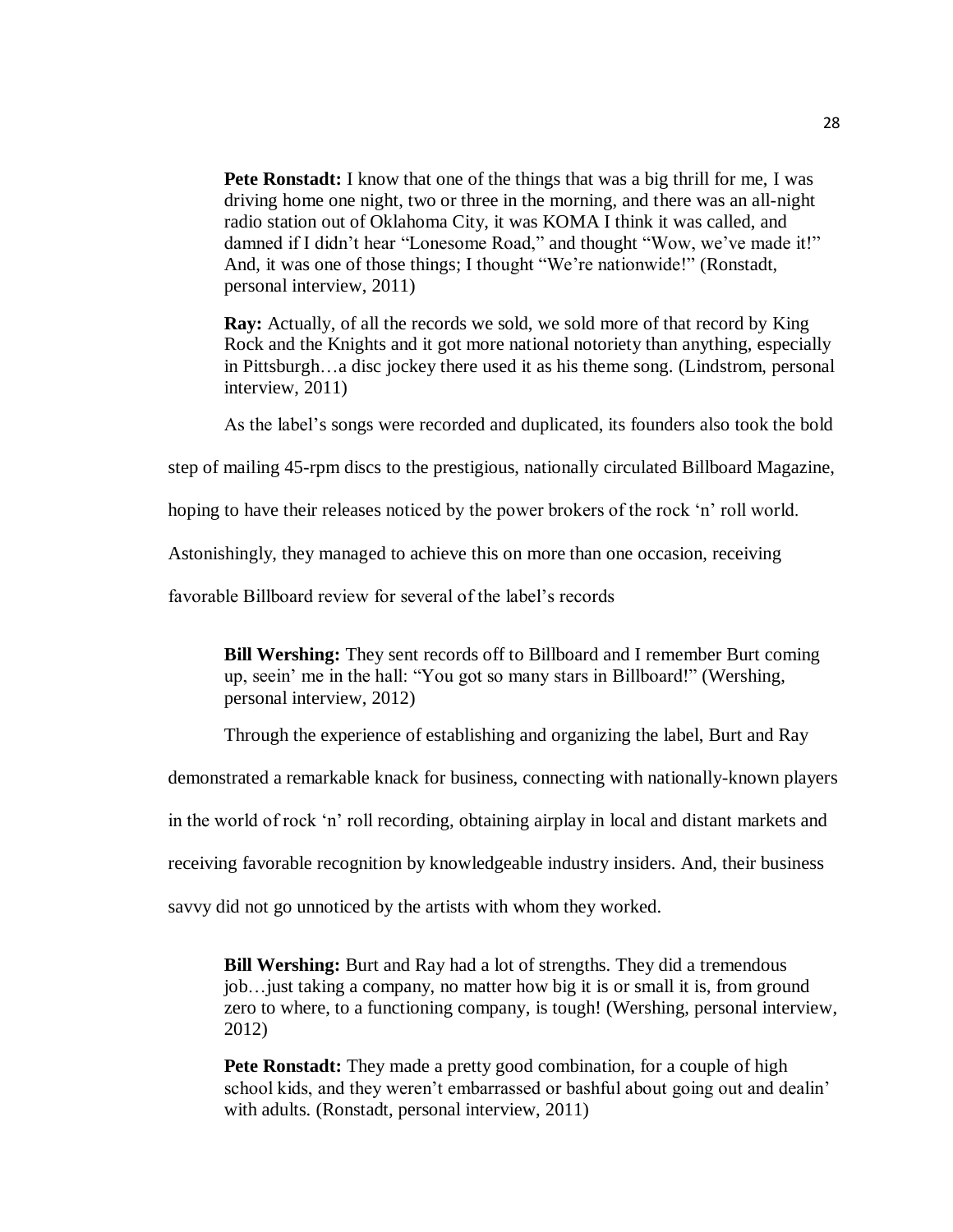While some limited contacts with stations in other markets did allow some exposure for the Zoom Records tracks outside of Tucson, a lack of a comprehensive regional or national marketing and distribution strategy prevented the Zoom label from achieving broader success. By late summer of 1959, with its founding partners and recording artists graduating from Catalina High, the label's brief life came to an uneventful end.

**Ray:** It was in August of '59, and you know our high school days were over. Everybody was leaving, kids were going away to college, we were going away to college, it was just the end, it was just a natural ending point of Zoom records. (Lindstrom, personal interview, 2012)

**Jack Wallace:** Jack Wallace and the Hi-Tones disbanded, early, right after high school in 1959, so from February to June was the extent of Jack Wallace and the Hi-Tones, 1959. (Wallace, personal interview, 2011)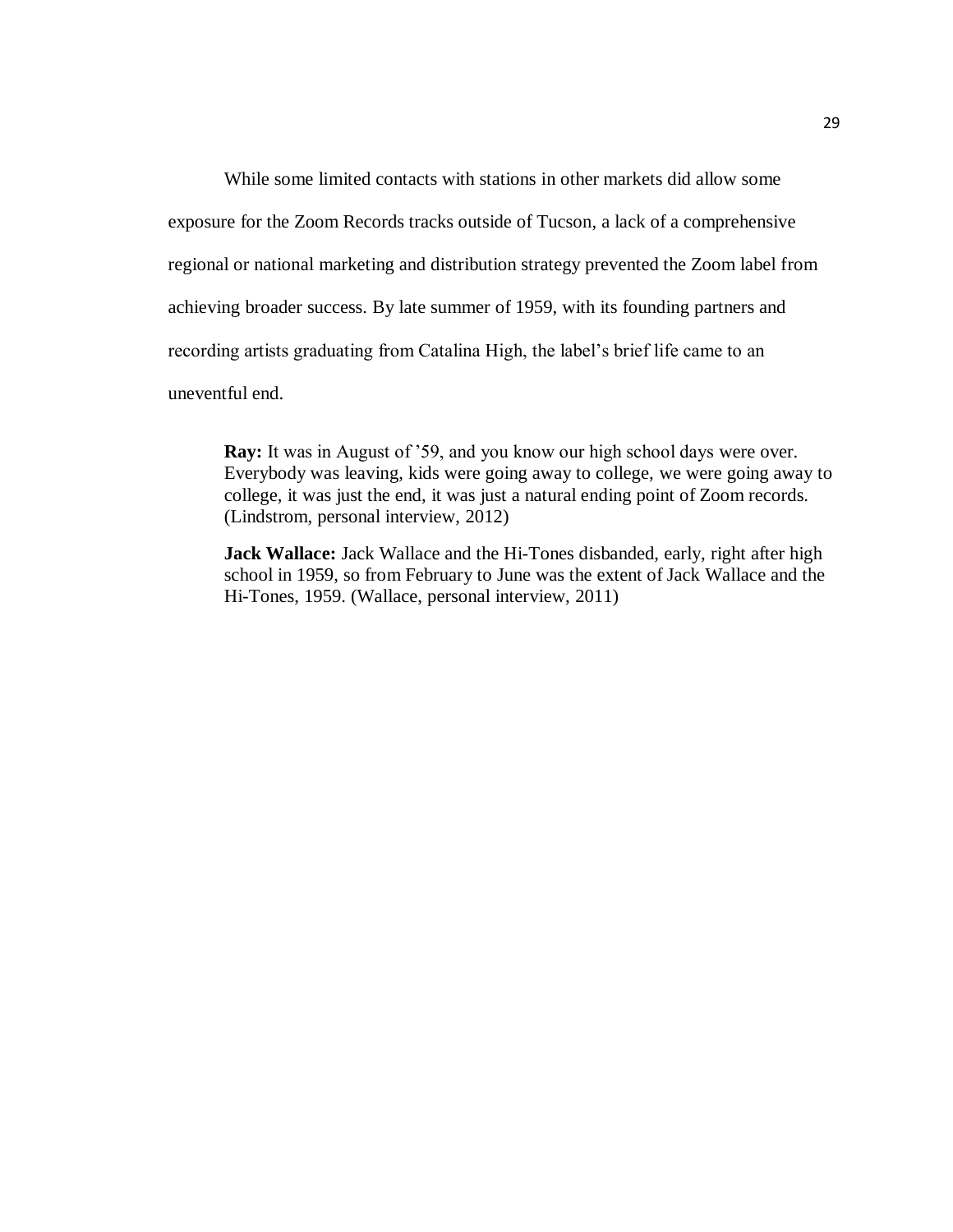## Personal Transformations

In its short life, the Zoom Records label achieved only limited success when compared to the larger independent labels of the era. But, the lessons of the experience were profound for its creators, and had a lasting impact on the two young entrepreneurs.

**Ray:** And, people would say you're a couple of 17-year old kids, how do you make a record? And, produce it? And press it, and go out and promote it? Well, you learn by asking people. It was kind of the beginning of my business life. (Lindstrom, personal interview, 2012)

After high school and college, Ray Lindstrom went on to have a highly successful career in broadcasting (he is known in some circles as "The Father of the Infomercial") and other fields, and has been recognized both locally and nationally as a noted business leader and innovator.

**Burt:** You know, it was just more sort of an empowerment sort of thing. That's the part I remember about that, just the idea that we can do something! (Schneider, personal interview, 2012)

Burt Schneider's subsequent career included stints in radio broadcasting, with

high level assignments in New York (one such assignment allowed him to conduct televised interviews with a number of prominent pop music stars, including Diana Ross and the Supremes and others), and as a "booth announcer" at WGBH Television (one of the flagship stations of the Public Broadcasting System) in Boston. He also has worked for a number of years as an announcer for Arizona Public Media on the University of Arizona campus.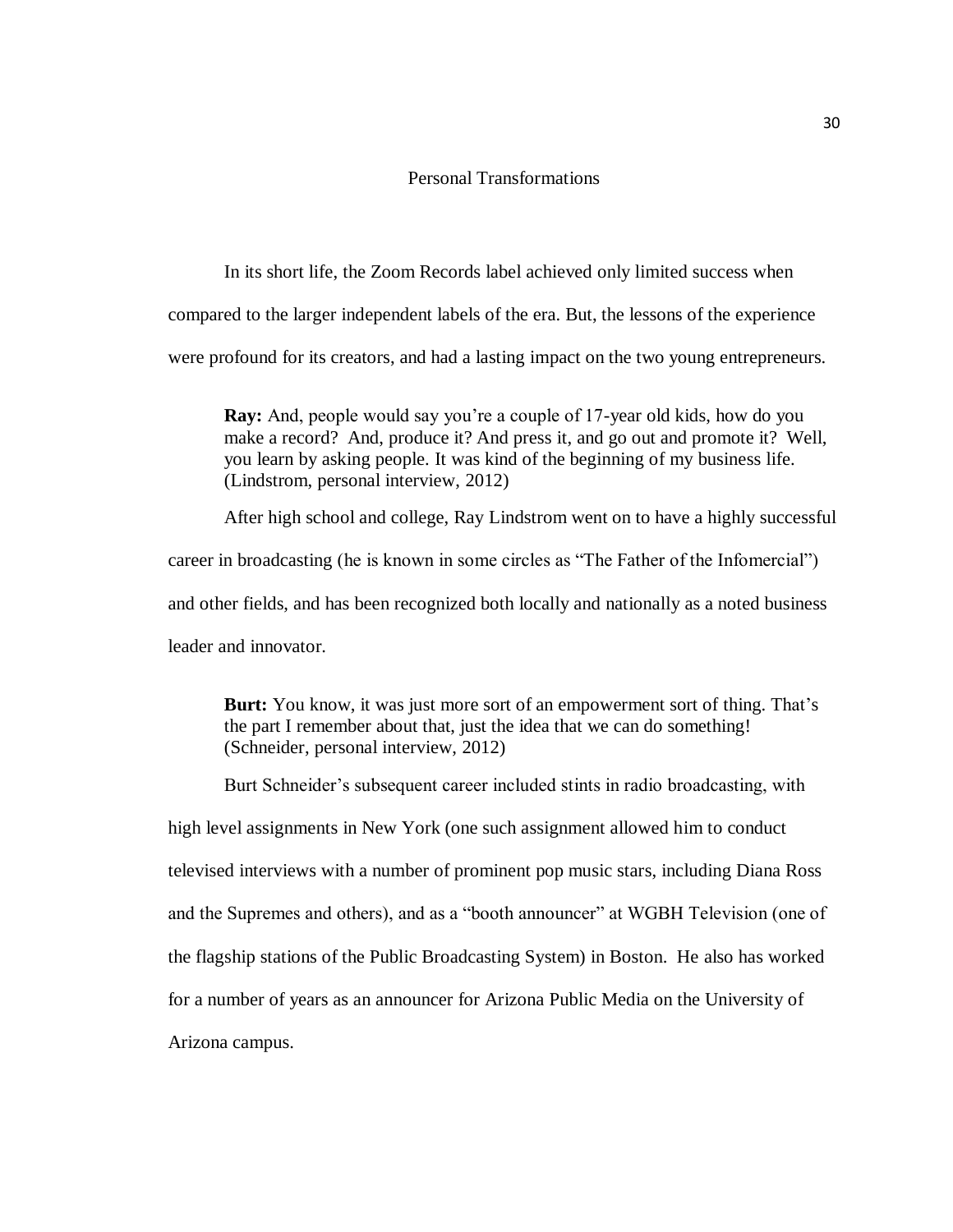It's also worth noting that Jack Miller of Audio Recorders of Arizona continued his career as a highly regarded recording engineer both in Los Angeles (where he recorded albums for Jefferson Airplane, the Monkees, the Rolling Stones, Wayne Newton and others) and Phoenix, and is today still professionally active, working on assignment for Canyon Records in Phoenix, where he has done substantial recording for renowned Native American flutist R. Carlos Nakai, Tucson percussionist Will Clipman, and others.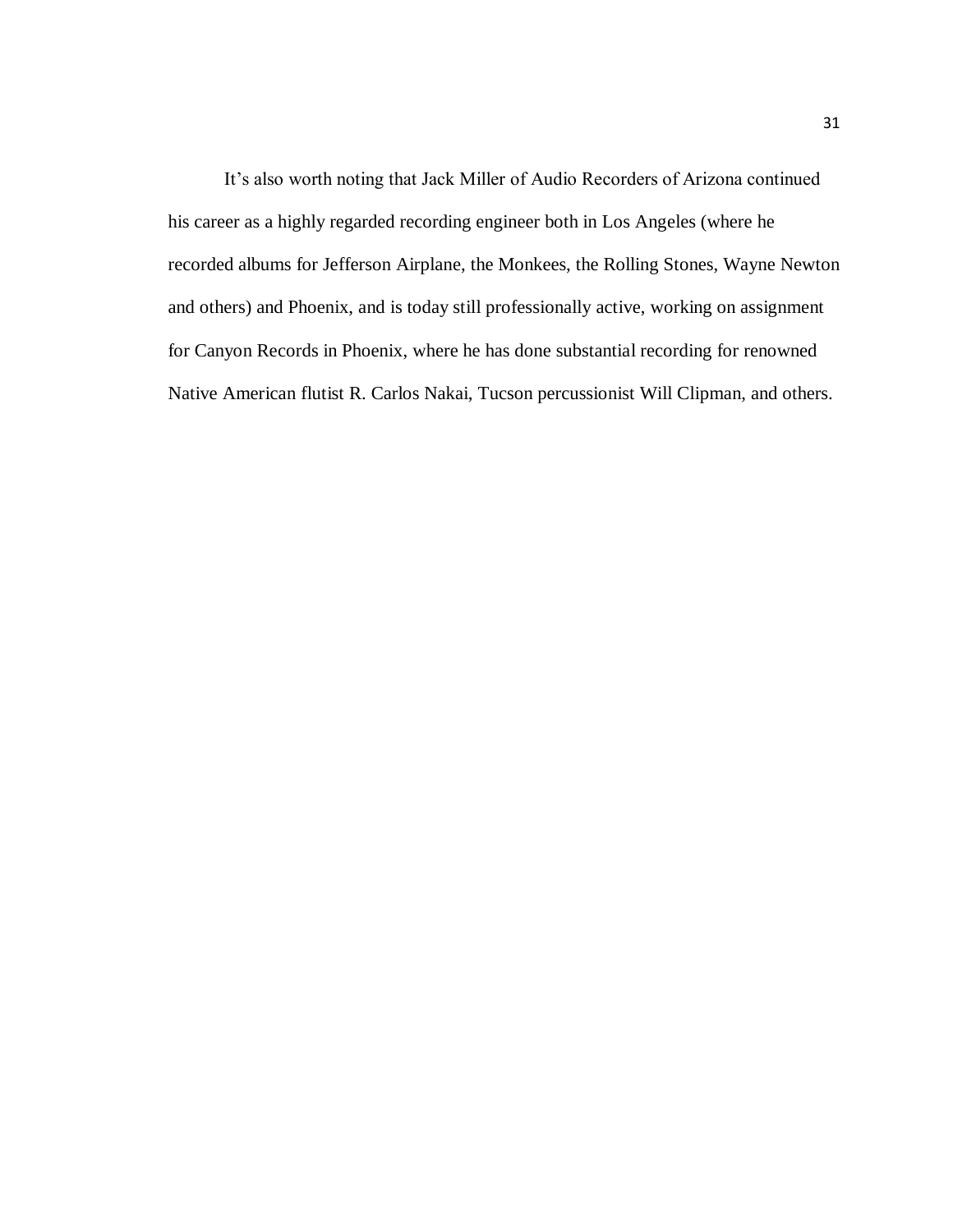#### **CONCLUSION**

An examination of Tucson's Zoom Records provides a window on the larger world of independent record labels in late 1950s America, the reach of rock 'n' roll music, and their significant roles in urban America and the mushrooming youth culture of that era. It offers opportunities for further examination and understanding of the broader popular music recording, marketing and broadcasting scene of its era, providing a locallyrelevant instance for the consideration of the issues of consumption, youth identity and the myriad "webs of significance" that connected Ray Lindstrom and Burt Schneider with a wider, and rapidly evolving, musical world.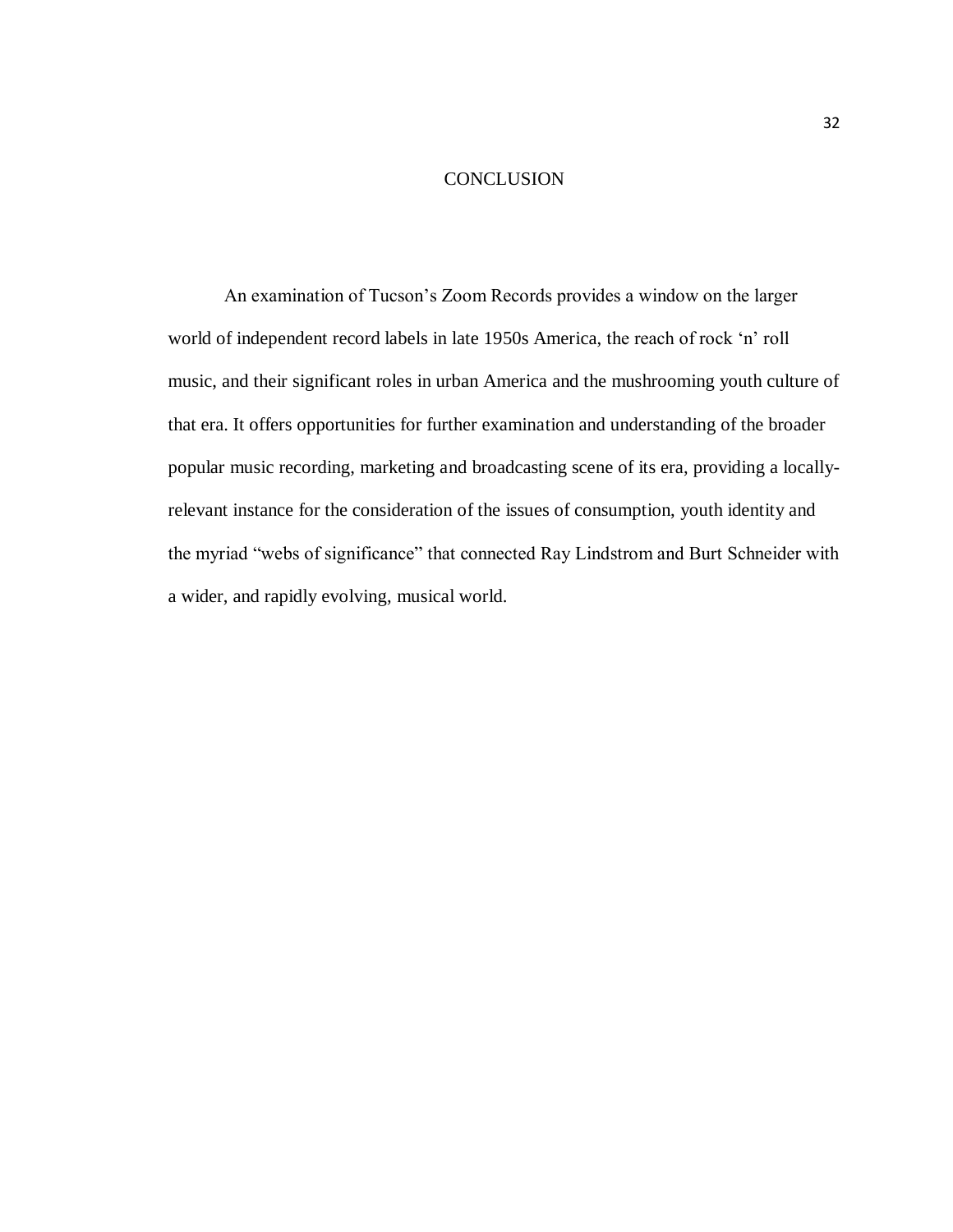## APPENDIX A:

## ZOOM 45-RPM RECORDING TITLES, ARTISTS, TIMINGS, RECORDING DATES, COMPOSERS AND RECORD NUMBERS

(All recordings © 1959 BurtStar Music, BMI)

- "Cryin' All Night": Pete Ronstadt and the Nightbeats, 1:45. Recorded August 27 1959. Peter Ronstadt, Nate Foster. ZR-004 side B.
- "Doreen": Pete Ronstadt and the Nightbeats, 2:26. Recorded August 27, 1959. J. Devlin. ZR-004 side A.
- "I Think of You": Jack Wallace and the Hi-Tones, 2:44. Recorded February 7, 1959. Jack T. Wallace. ZR-001 side A.
- "Lonesome Road Rock": Pete Ronstadt and the Nightbeats, 2:12. Recorded March 21, 1959. Peter Ronstadt, Nate Foster. ZR-002 side A.
- "Nightbeat": Pete Ronstadt and the Nightbeats, 1:58. Recorded March 21,1959. Peter Ronstadt, Nate Foster. ZR-002 side B.
- "Scandal": King Rock and the Knights, 2:08 Recorded February 21, 1959. William Wershing. ZR-003 side A. (Re-released in 1966 as ZR-005)
- "Sea of Love": Pete Ronstadt and the Nightbeats, 2:26. Recorded August 27, 1959. Baptiste, Khoury. (Unreleased)
- "Send-Di": King Rock and the Knights, 1:56 Recorded March 21, 1959. William Wershing. ZR-003 side B. (Re-released in 1966 as ZR-005, subtitled "Boss Part 2")
- "You Are The One": Jack Wallace and the Hi–Tones, 2:00. Recorded February 7, 1959. Jack T. Wallace. ZR-001 side B.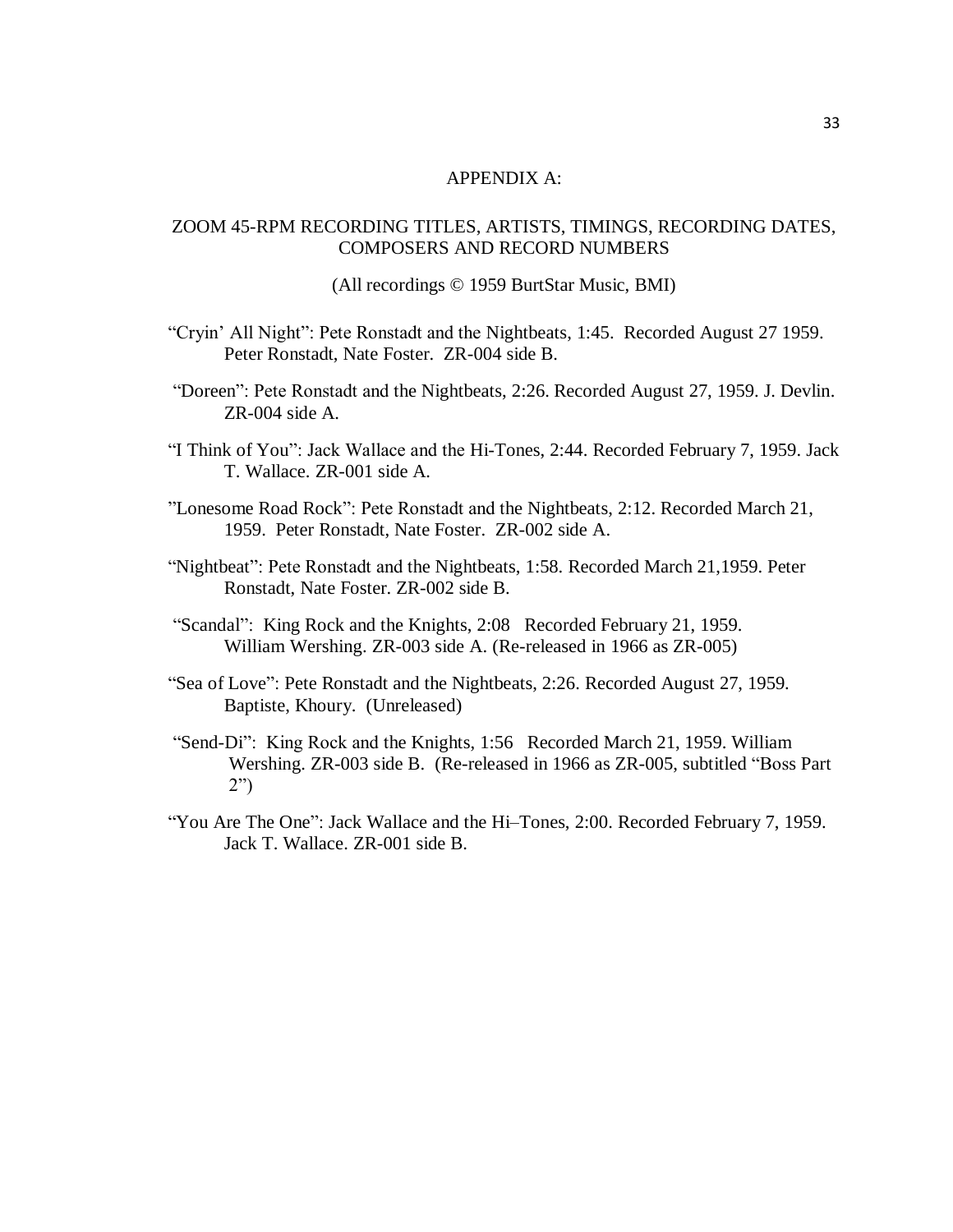## APPENDIX B: HUMAN RESEARCH DETERMINATION



| <b>FORM:</b> Human Research Determination |             |        |  |
|-------------------------------------------|-------------|--------|--|
| <b>NUMBER</b><br>---                      | <b>DATE</b> | PAGE   |  |
| <b>HRP-309</b>                            | 10/01/10    | 5 of 6 |  |

#### **SECTION 3: SIGNATURES**

It is against Federal regulations to conduct research involving human subjects without prior IRB approval. Projects that do not require IRB/HSPP oversight may still have other requirements.

- Projects involving Native Americans, including the use of existing information or specimens, require review and approval by the tribe(s) involved, prior to beginning your project.
- Projects involving deceased persons and involve Protected Health Information may fall under HIPAA regulations. Contact the HIPAA Privacy Officer, Jeniece Poole at (520) 621-1465.

If you have any questions or are unsure how to answer these questions, please contact the HSPP office at (520) 626-6721 BEFORE beginning your project. Violating Federal regulations is a serious matter and may result in the suspension of your research and/or loss of federal funding.

Please note: if you determine that this activity is not considered human research and, therefore, does not require IRB review, such determination cannot for any reason be reversed or revoked at a later date for any part of the project. Further, data derived from this project may not in any way be presented as research. \*\*Note that any changes made to this protocol after receiving HSPP confirmation will need to be re-submitted and reviewed.\*\*

1. PRINCIPAL INVESTIGATOR

By signing below, I, the Principal Investigator, certify that I have accurately answered the items listed and believe that the proposed activity does not constitute engagement in Human Research according to DHHS or DA regulations.

Davis el R. Kruse - School of Music Principal Investigator Signature Janet Sturman-School of<br>Print Name & Department Husic Advisor signature

#### 2. UNIT REVIEW

Based on the information provided by the Principal Investigator, I have determined that this project does not constitute Human Research.

Per a Wyer 1

Vice Director

 $WODS$ 

Title

#### 3. HSPP REVIEW

Based on the information provided by the Principal Investigator, I have determined that this project does not constitute Human Research.

**HSPP Reviewer (Signature)** 

**Print Name** 

@2009 Huron Consulting Services, LLC.

Use and distribution subject to End User License Agreement at

**Huron Consulting Group** Experience. Redefined.™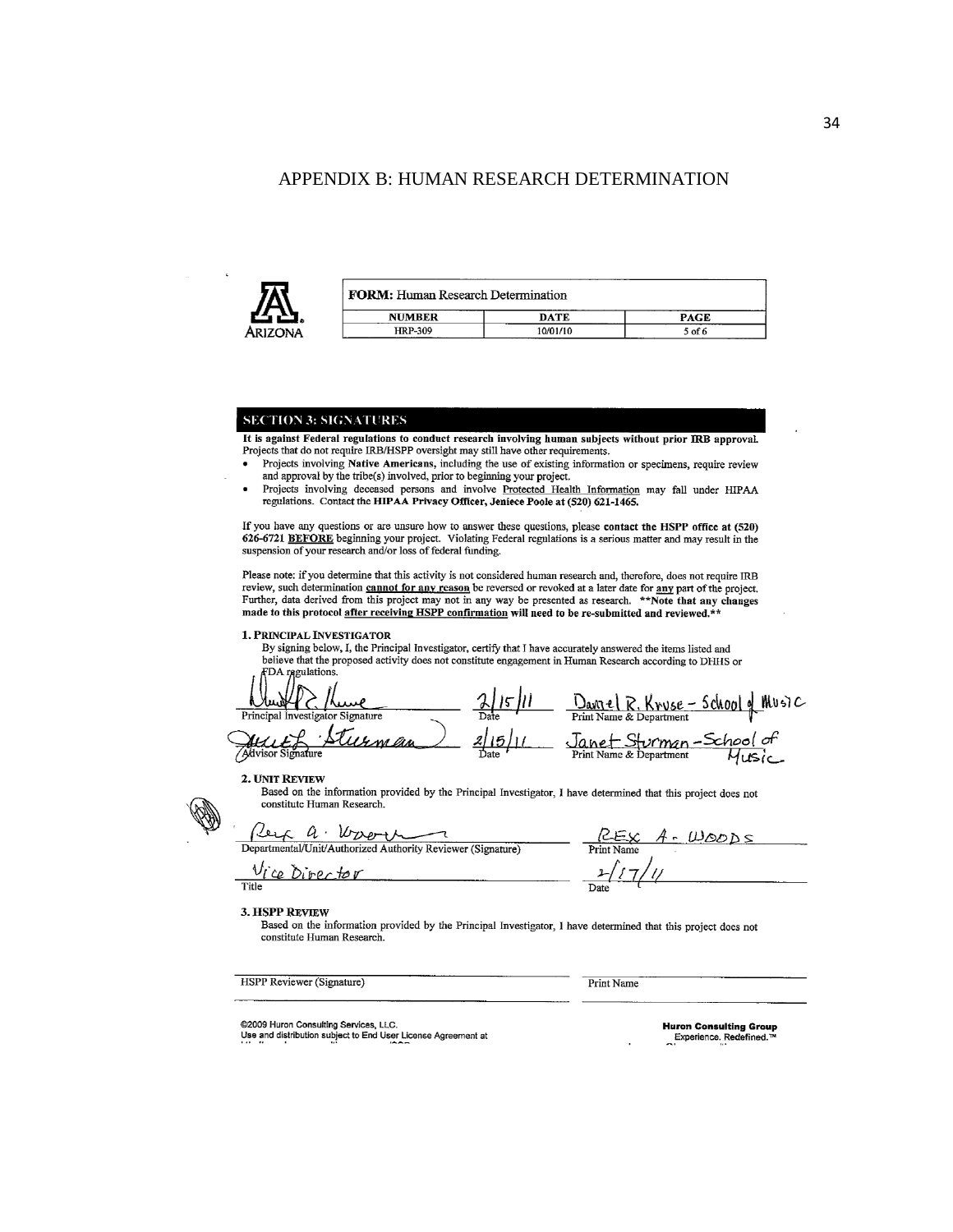#### **REFERENCES**

## BOOKS AND ARTICLES:

- Altschuler, Glenn C. (2003). *All Shook Up: How Rock 'n' Roll Changed America.* New York: Oxford University Press.
- Attali, Jacques (2004). "Listening", *Hearing History: A Reader*, Mark M. Smith, ed. Athens: University of Georgia Press.
- Bestor, Theodore C. (1999). "Wholesale Sushi: Culture and Commodity in Tokyo's Tsukiji Market", *Theorizing the City: The New Urban Anthropology Reader*, Setha Low, ed. New Brunswick: Rutgers University Press.
- Broven, John (2009). *Record Makers and Breakers: Voices of the Independent Record Pioneers.* Champaign: University of Illinois Press.
- Chanan, Michael (1995). *Repeated Takes: A Short History of Recording and its Effects on Music.* London: Verso.
- Connor, Steven (2004). "Sound and the Self", *Hearing History: A Reader,* Mark M. Smith, ed. Athens: University of Georgia Press.
- Cooper, B. Lee, "Record Labels as Gateways to Popular Music Teaching: A Bibliography and Discography", *Popular Music and Society* (December 2006): 583-615.
- Friedlander, Paul (1996). *Rock 'n' Roll: A Social History.* Boulder: Westview Press.
- Garafolo, Rebee (1997). *Rockin' Out: Popular Music in the USA.* Boston: Allyn and Bacon.
- Garcia Canclini, Nestor and Paul Liffman, "From National Capital to Global Capital: Urban Change in Mexico City", *Public Culture*, Volume 12, Number 1, Winter 2000: 207-213.
- Gart, Galen (1989). *The American Record Label Directory and Dating Guide.* Milford: Big Nickel Publications.
- Gillett, Charlie (1970). *The Sound of the City: The Rise of Rock 'n' Roll.* London: Souvenir Press.
- Howe, Alyssa Cymene, "Queer Pilgrimage: The San Francisco Homeland and Identity Tourism", *Cultural Anthropology* 16 (1): 35-61.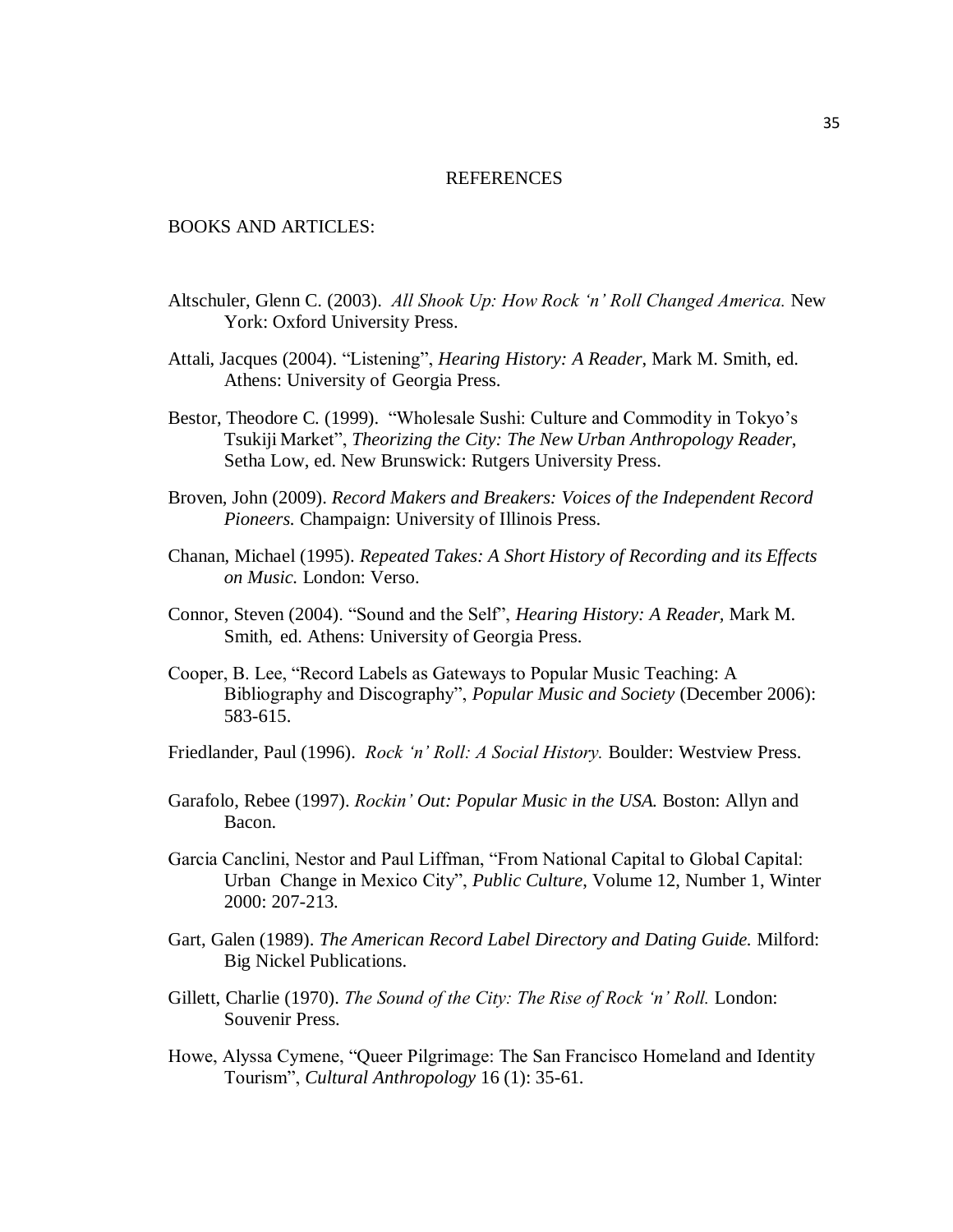- Kruse, Holly (2003). *Site and Sound: Understanding Independent Music Scenes.* New York: Peter Lang.
- Low, Setha. (1999). "Spatializing Culture: The Social Production and Social Construction of Public Space in Costa Rica", *Theorizing the City: The New Urban Anthropology Reader,* Setha Low, ed. New Brunswick: Rutgers University Press.
- Mabry, Donald J., "The Rise and Fall of Ace Records: A Case Study in the Independent RecordBusiness", *The Business History Review* (Autumn, 1990): 411-450.
- Small, Christopher. (1998). *Musicking: The Meanings of Performing and Listening.*  Middletown: Wesleyan University Press.
- Szatmary, David. *Rockin' in Time: A Social History of Rock 'n' Roll.* Prentice-Hall, 2000.

#### INTERVIEWS:

- Dixon, John (Arizona popular music historian, record collector) Phoenix, AZ, May 21, 2011
- Carden, Lori (Catalina High School Class of 1959) Tucson, AZ, June 23, 2012

Kalil, Frank (KTKT DJ) Tucson, AZ, November 18, 2011

- Lindstrom, Ray (Zoom Records co-founder) Tucson, AZ, January 19, 2011
- Miller, Jack (recording engineer) Phoenix, AZ, May 21, 2011
- Moon, Brian (Professor of Musicology, University of Arizona) Tucson, AZ, January 20, 2011
- Perry, Al (singer/songwriter, recording artist and record collector) Tucson, AZ, April 4, 2011
- Ronstadt, Pete (Zoom Records recording artist with the Nightbeats) Tucson, AZ, January 27, 2011
- Schneider, Burt (Zoom Records co-founder) Tucson, AZ, January 19, 2011
- Wallace, Jack (lead singer with Jack Wallace and the Hi-Tones) Tucson, AZ, November 18, 2011